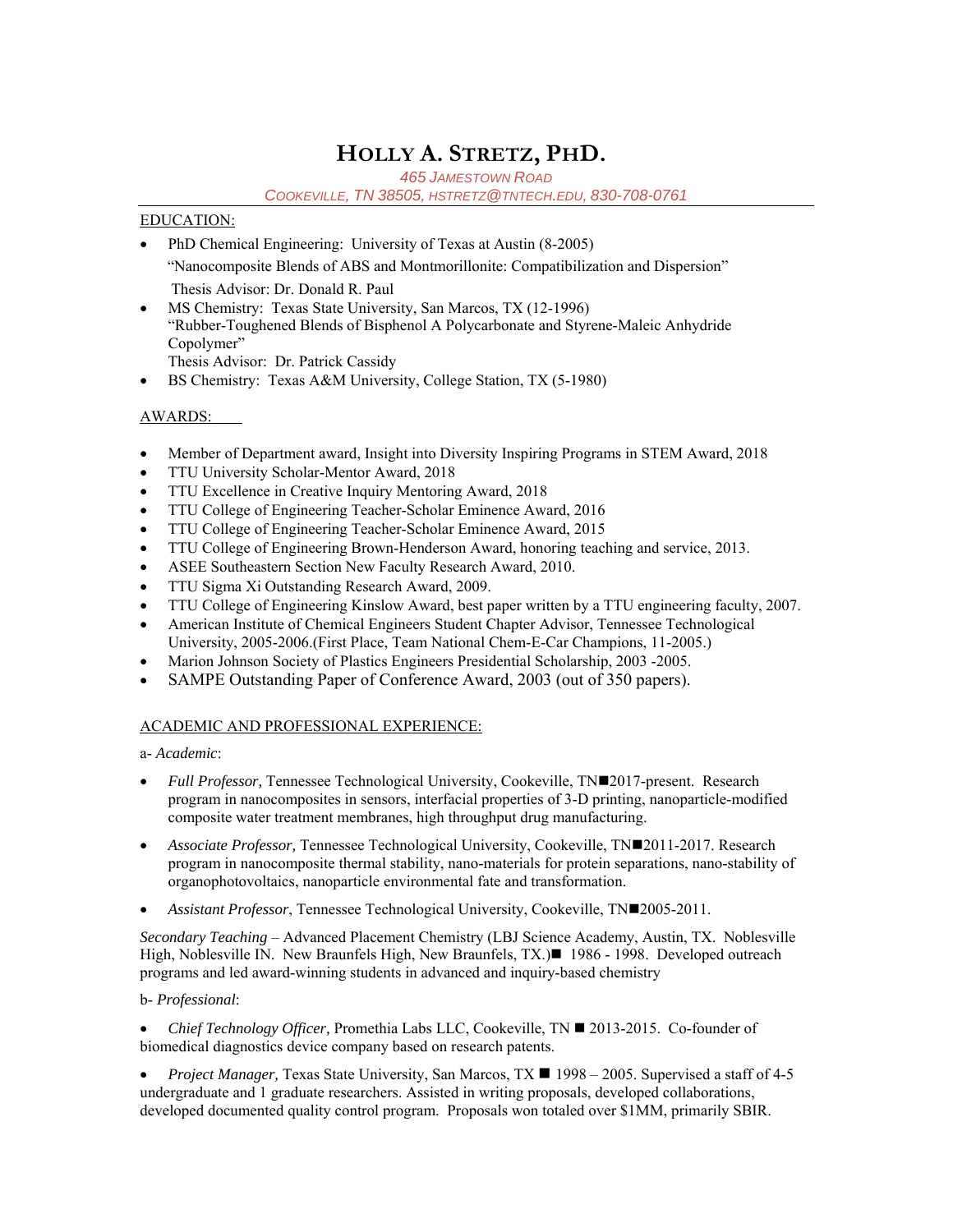*Process Engineer II*, Advanced Micro Devices, Austin TX  $\blacksquare$  1984 – 1986. Provided production engineering support in diffusion, CVD, laser repair and implant.

*Process Engineer I*, Celanese, Bishop,  $TX \blacksquare$  1983 – 1984. Provided support during scale-up of new plastics compounding products. Responsibility for inventory, analytical development, and troubleshooting leading to commercialization.

*Plant Chemist*, Celanese, Bay City and Bishop,  $TX \blacksquare 1980 - 1983$ . Unit support. Supervised technician in OSHA and RCRA analytical compliance.

PROFESSIONAL LISTINGS:

Academic Keys "Who's Who in Engineering Education"

#### PATENTS:

- 1. "Fluidic System for High Throughput Preparation of Polymeric Microparticles and Nanoparticles," WO 20151788792 A1, H. A. Stretz, J. Massingill, T. Betancourt, Tennessee Technological University, Texas State University, Chemtor, Filed 11-26-2015.
- 2. "Thermoresponsive microparticle composite hydrogels for electrophoresis," US 8177950, J. W. Thompson, H. A. Stretz, P. E. Arce, Tennessee Technological University. Filed 11-21-2008, Issued 05-15-2012.
- 3. "Nanocomposite polymer hydrogel with aligned nanoparticles," PCT/US2012/047380, J. W. Thompson, H. A. Stretz, P. E. Arce, Tennessee Technological University, Filed 07-19-2012.

#### PUBLICATIONS:

a*- Peer-Reviewed Contributions*:

- 1. Pascal, J. A., Medidhi, K. R., Oyanader, M., A., Stretz, H. A., Arce, P. E., "Understanding collaborative effects between the polymer gel structure and the applied electrical field in gel electrophoresis separation," *International Journal of Polymer Science*, submitted 7/24/2018.
- 2. Spreeman, M. E., Stretz, H. A., Dadmun, M. "*Role of Compatibilizer in 3-D Printing of Polymer Blends*," *Journal of Applied Polymer Science*, submitted 3-25-2018.
- 3. Altalhi, A., Stretz, H. A., "Analysis of a Nanocomposite Reverse Osmosis Membrane: Resistance to Chlorine," *Polymer Degradation and Stability*, submitted 1-17-2018.
- 4. Jamkhindikar, S. P., Stretz, H. A., Massingill, J. L. Jr., Betancourt, T., "High Throughput Fiber Reactor Process for Organic Nanoparticle Production: PNIPAM, Poly(acrylamide) and Alginate," *Journal of Applied Polymer Science*, 134 (2017) 45524.
- 5. Esfahani, M. R., Pallem, V. L., Stretz, H. A., Wells, M. J. M., "Core-size regulated aggregation/disaggregation of citrate-coated gold nanoparticles (5-50 nm) and dissolved organic matter: Extinction, emission, and scattering evidence," *Spectrochimica Acta*, 189 (2018) 415-426.
- 6. Esfahani, M. R. Pallem, V. L., Stretz, H. A., Wells, M.J.M., "Absorption, fluorescence and scattering spectroscopy of 5-50nm citrate-coated gold nanoparticles: an argument for radius of curvature effects on aggregation," *Spectrochimica Acta A*, 175 (2017) 100-109.
- 7. Esfahani, M., Pallem, V., Stretz, H. A., Wells, M.J.M., "Disaggregation of humic acid in the presence of gold nanoparticles, effects of nanoparticle size and pH," *Environmental Nanotechnology Monitoring and Management, 6 (2016) 54-63*.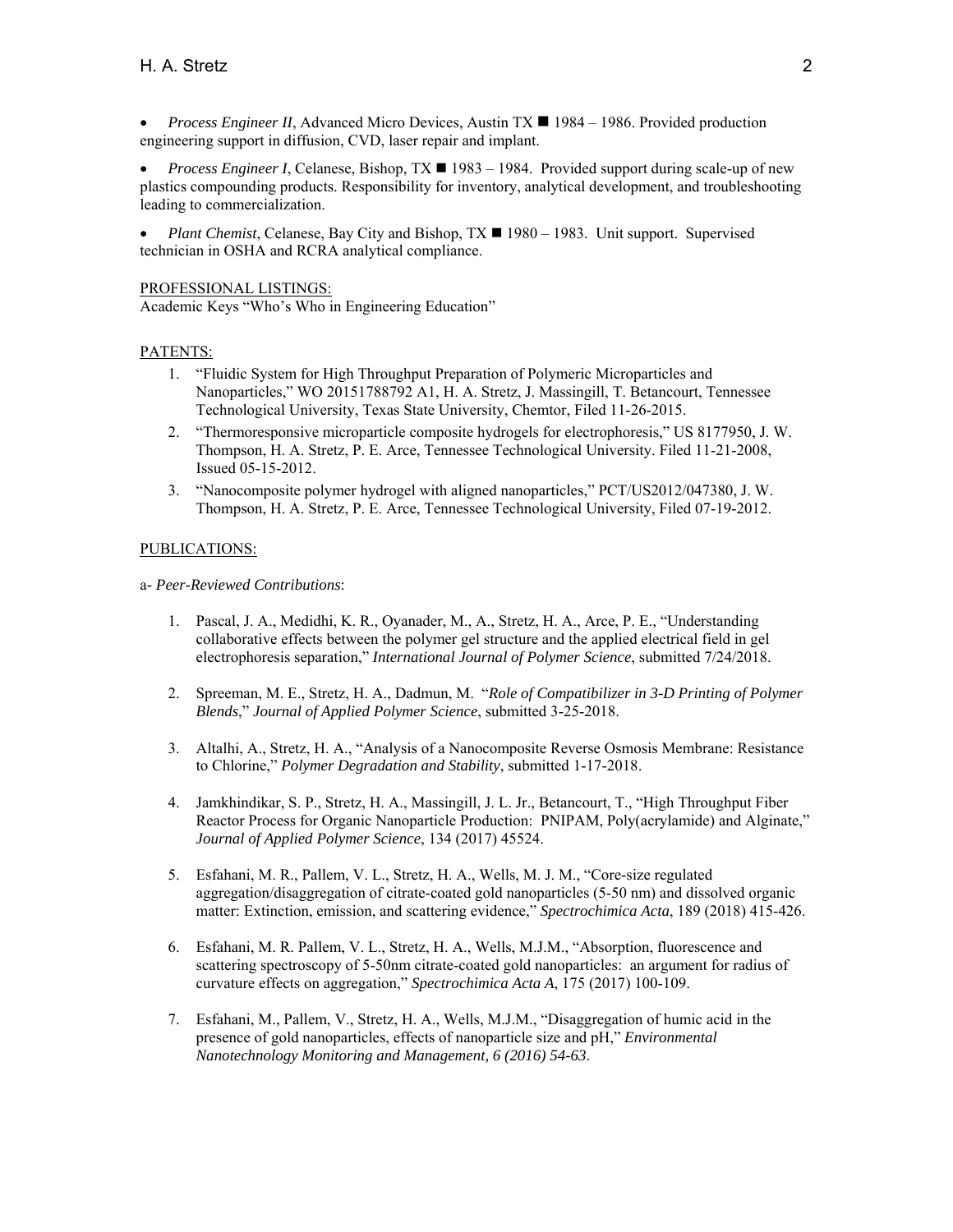- 8. Koutahzadeh, N., Esfahani, M., Stretz, H. A., Arce, P. E., "" Investigation of UV/H2O2 pretreatment effects on humic acid fouling at PSF/TiO2 and PSF/MWCNT nanocomposite ultrafiltration membranes," *Environmental Progress and Sustainable Energy*, 36 (2017) 27-37.
- 9. Simhadri, J. J., Stretz, H. A., Arce, P. E., "Choosing the optimal gel morphology in electrophoresis separation by a differential evolution approach," *Journal of Brazilian Chemical Engineering*, 33 (2016) 123-131.
- 10. Esfahani, M. R., Tyler, J. L., Stretz, H. A., Wells, MJM, "Effects of a dual nanofiller, nano-TiO2 and MWCNT for polysulfone-based nanocomposite membranes for water purification," *Desalination*, 372 (2015) 47-56.
- 11. Esfahani, M. R., Stretz, H. A., Wells, MJM, "Abiotic reversible self-assembly of fulvic and humic acids in low electrolytic conductivity solutions by dynamic light scattering," *Science of the Total Environment*, 537 (2015) 81-92.
- 12. Esfahani, M. R., Stretz, H. A., Wells, MJM, "Comparing humic acid and protein fouling on polysulfone ultrafiltration membranes: adsorption and reversibility," *Journal of Water Process Engineering*, 6 (2015) 83-92.
- 13. Simhandri, J., Arce, P. E., Stretz, H. A., "Assessing performance of irregular macrovoids in electrophoresis separations," *Industrial and Chemical Engineering Research,* 54 (2015) 10434- 10441.
- 14. Ambuken, P. V., Stretz, H. A., Dadmun, M., Kilbey, S. M., "Gas expanded polymer process to anneal nanoparticle dispersion in thin films," *Solar Energy Materials and Solar Cells*, 140 (2015) 101-107.
- 15. Kaiser, A., Probst, M., Stretz, H. A., Hagelberg, F., "Aggregates of PCBM molecules: a computational study," *International Journal of Mass Spectrometry,* **365-366** (2014) 225-231.
- 16. Ambuken, P.V., Stretz, H.A., Koo, J.H., Messman, J. M., Wong, D., "Effect of addition of montmorillonite and carbon nanotubes on a thermoplastic polyurethane: high temperature thermomechanical properties," *Polymer Degradation and Stability*, **102** (2014) 160-169.
- 17. Keen, Olya S.; Bell, Katherine Y.; Cherchi, Carla; Finnegan, Benjamin J.; Mauter, Meagan S.; Parker, Austa Marie; Rosenblum, James S.; Stretz, Holly A., "Emerging Pollutants, Part II: Treatment," *Water Environment Research*, Literature Review, **61** (2014) 2036-2096.
- 18. Bell, K.Y., Bandy, J., Finnegan, B. J., Keen, O., Mauter, M. S., Parker, A. M., Sima, L. C., Stretz, H. A., "Emerging pollutants part II - Treatment," *Water Environment Research* Literature Review, **50** (2013) 2022-2071.
- 19. Kumar, G., Mahajan, S. M., Stretz, H. A., "Tuning the magneto-optic response of maghemite doped poly phenyl methyl vinyl siloxane through electric field based nanoparticle orientation," *Optical Materials Express*, **2** (2012) 864.
- 20. Thompson, J. W., Stretz, H. A., Arce, P. E., Gao, H., Ploehn, H., He, J., "Effect of magnetization on gel structure and protein electrophoresis in polyacrylamide hydrogel nanocomposites," *Journal of Applied Polymer Science,* **126** (2012) 1600-1612.
- 21. Simhadri, J. J., Stretz, H. A., Oyanader, M., Arce, P. E., "Role of gel morphology in the separation of biomolecules: Review," *Industrial & Engineering Chemistry Research,* **49** (2010) 11866- 11877.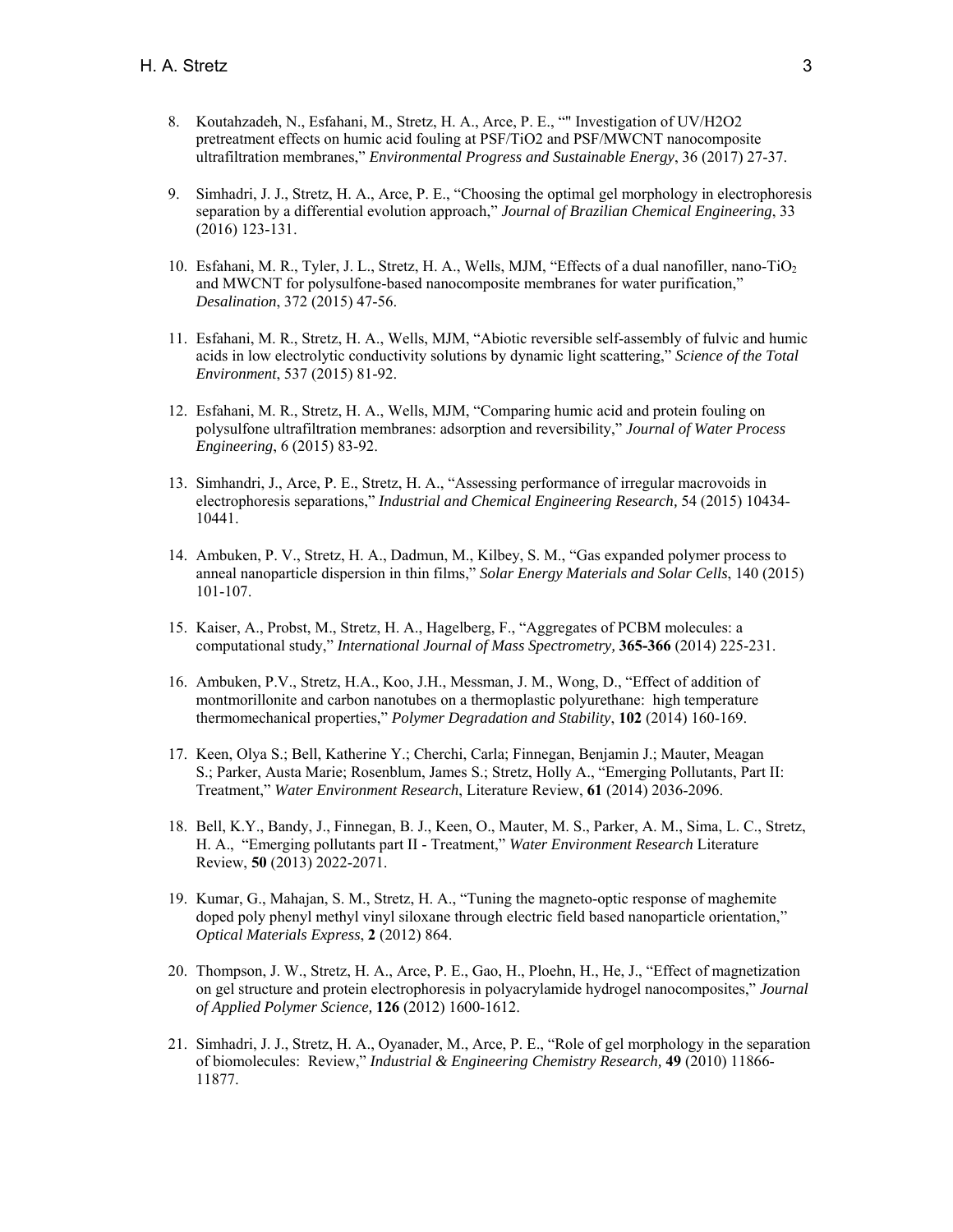- 22. Thompson, J. W., Stretz, H. A., Arce, P. E., "Preliminary observations of the role of material morphology on protein-electrophoretic transport in gold nanocomposite hydrogels," *Industrial & Engineering Chemistry Research*, **49** (2010) 12104-12110.
- 23. Stretz, H. A., "Polymer Nanocomposites, When Is It Useful to Go Nano? Comments." AIChE Kansas City Chapter Newsletter, **25,** 1. http://www.jec-kc.com/OrgDocs.asp.
- 24. Fox, B., Ambuken, P., Stretz, H. A., Payzant, A., Meisner, R., "Organo-montmorillonite barrier layers formed by combustion: Nanostructure and permeability," *Applied Clay Science*, **49**, (2010) 213-223.
- 25. Pallem, V., Stretz, H. A., Wells, M. J, "Evaluating aggregation of gold nanoparticles and humic substances using fluorescence spectroscopy," *Environmental Science and Technology*, **43** (2009) 7531-7535.
- 26. Bhosale, P. S., Stretz, H. A. "Gold nanoparticle deposition using  $CO<sub>2</sub>$  expanded liquids: Effect of pressure oscillation and surface-particle interactions," *Langmuir, 24 (2008) 12241-12246*.
- 27. Bhosale, P. S., Panchagnula, M. V., Stretz, H. A., "Mechanically robust nanoparticle stabilized liquid marbles," *Applied Physics Letters,* **93**, (2008) 034109.
- 28. H. A. Stretz, D. R. Paul, "Properties and morphology of nanocomposites based on styrenic polymers. Part II: effects of maleic anhydride units," *Polymer* **47** (2006) 8527- 8535.
- 29. H. A. Stretz, D. R. Paul, "Properties and morphology of nanocomposites based on styrenic polymers. Part I: Styrene-acrylonitrile copolymers," *Polymer*, **47** (2006) 8123-8136.
- 30. H. A. Stretz, D. R. Paul, P. E. Cassidy, "Poly(styrene-co-acrylonitrile)/montmorillonite organoclay mixtures: A model system for ABS nanocomposites," *Polymer, 46 (2005) 3818.*
- 31. H. A. Stretz, D. R. Paul, R. Li, H. Keskkula, P. E. Cassidy, "Intercalation and exfoliation relationships in melt-processed poly(styrene-co-acrylonitrile)/montmorillonite nanocomposites," *Polymer*, **46** (2005) 2621.
- **32.** H. A. Stretz, W. Wootan, P. E. Cassidy, J. H. Koo, "Effect of exfoliation on poly(styrene-coacrylonitrile)/montmorillonite nanocomposite flammability," *Polymers for Advanced Technology, 16 (2005) 1.*
- **33.** S. Bourbigot, D. L. Vanderhart, J. W. Gilman, S. Bellayer, H. A. Stretz, D. R. Paul, "Solid state NMR characterization and flammability of styrene-acrylonitrile copolymer /montmorillonite nanocomposites," *Polymer,* **45** (2004) 7627-7638.
- 34. Z. Shaker, R. Browne, H. Stretz, P. Cassidy, and M. Blanda, "Epoxy-toughened, unsaturated polyester interpenetrating networks," *Journal of Applied Polymer Science,* **84** (2002) 2283-2286.
- 35. H. A. Stretz, P. E. Cassidy and D. R. Paul, "Rubber-toughened blends of bisphenol A polycarbonate and styrene-maleic anhydride copolymer," *Journal of Applied Polymer Science*, **74** (1999) 1508.

#### b-*Invited Book Chapters:*

**1.** Ambuken, P., Kumar, G., Rabbani Esfahani, M., Pallem, V., Stretz, H. A., "Regulatory and Environmental Issues of Nanotechnology Safety," Ch. 4 R. Asmatulu editor, Nanotechnology Safety, Elsevier, *June 2013, ISBN* . 9780444594389, p. 43-56.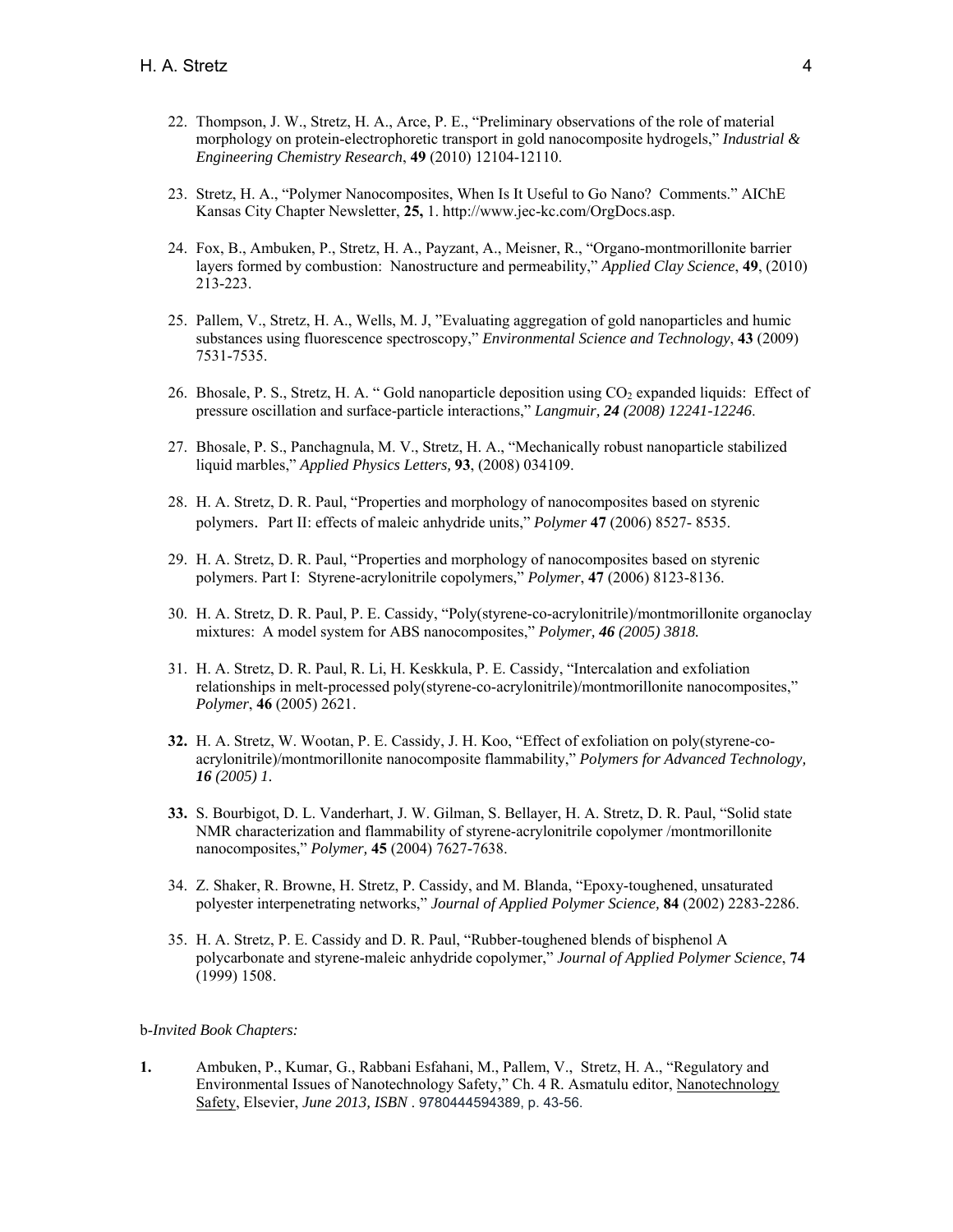- **2.** Ambuken, P. V., Stretz, H. A., Koo, J. H., Lee, J., Trejo, R., "High temperature flammability and mechanical properties of thermoplastic polyurethane nanocomposites," ACS Books, Fire Retardant Polymers VI: New Advances in Flame Retardant Chemistry and Science, Ch. 23., 12- 18-2012, p. 343-360.
- **3.** Tant, M., Stretz, H. A., Ambuken, P., "Polymeric Composites: Heat Transfer," Encyclopedia of Composites,  $2<sup>nd</sup>$  ed, Wiley & Sons, 2012, Luigi Nicolais, Assunta Borzacchiello, eds., p. 2212-2225.
- **4.** Harrats, C., Groeninckx, G., book citation of TEM images : Atlas on Phase Morphology, Taylor and Francis (CRC Press), 2008.
- **5.** Bourbigot, S., Vanderhart, D. L., Gilman, J. W., Bellayer, S., Stretz, H. A., Paul, D. R., "Styrene-Acrylonitrile Copolymer/Montmorillonite Nanocomposite: Processing Characterization and Flammability," book section: Flame Retardancy, the Use of Minerals from Micro to Nano, FRPM 2003.

## *C - Proceedings*:

*Select Recent Faculty Technical Presentations, INVITED:* 

- **1.** H. Stretz, "Towards Self-Cleaning Chlorine Resistant Water Treatment Membranes," AICHE/Eastman Corp, Kingsport, TN, 11-15-2017.
- **2.** H. Stretz, "Team Alchemy, an Overview," Center for Educational Research and Teaching Innovation, Missouri University of Science and Technology, Rolla, MO, 2-24-2017.
- **3.** H. Stretz, "Tennessee Technological University Pathways to Innovation," Pathways to Innovation National 3rd Cohort Kickoff Conference, Phoenix, AZ, 1-2016.
- **4.** H. Stretz, "Tennessee Technological University Pathways to Innovation," Pathways to Innovation National Summary Conference, Las Vegas, Nevada, 10-2015.
- **5.** H. Stretz, "Innovation and Entrepreneurship: Network Building and Collaboration," Tennessee EPSCOR State Annual Conference, Nashville, TN, 6/19/2015.
- **6.** M. Aikens, S. Canfield, A. Davis, V. Motevalli, H. Stretz, "I&E Network Building: Connecting Student Innovators with a Bigger Shark Pool," Deshpande Symposium, Lowell, MA, 6/11/2015.
- **7.** E. Nilsen, H. A. Stretz, " Fostering Institutional Change: What Can We earn from Agents in the Field?", Network for Academic Renewal Conference, Transforming STEM Higher Education, Association of American Colleges and Universities, Atlanta, GA, Nov. 8, 2014.
- **8.** H. A. Stretz, M. Rao, "Strategic Doing for Mechanical Engineering, 2014," Tennessee Technological University Department of Mechanical Engineering Faculty Retreat, Cookeville, TN, 08-21-2014.
- **9.** H. A. Stretz, "Gas Expanded Polymer Annealing of PCBM in P3HT Thin Films," Kentucky Organic Electronic Materials Symposium, Lexington, KY, 6/24/2014.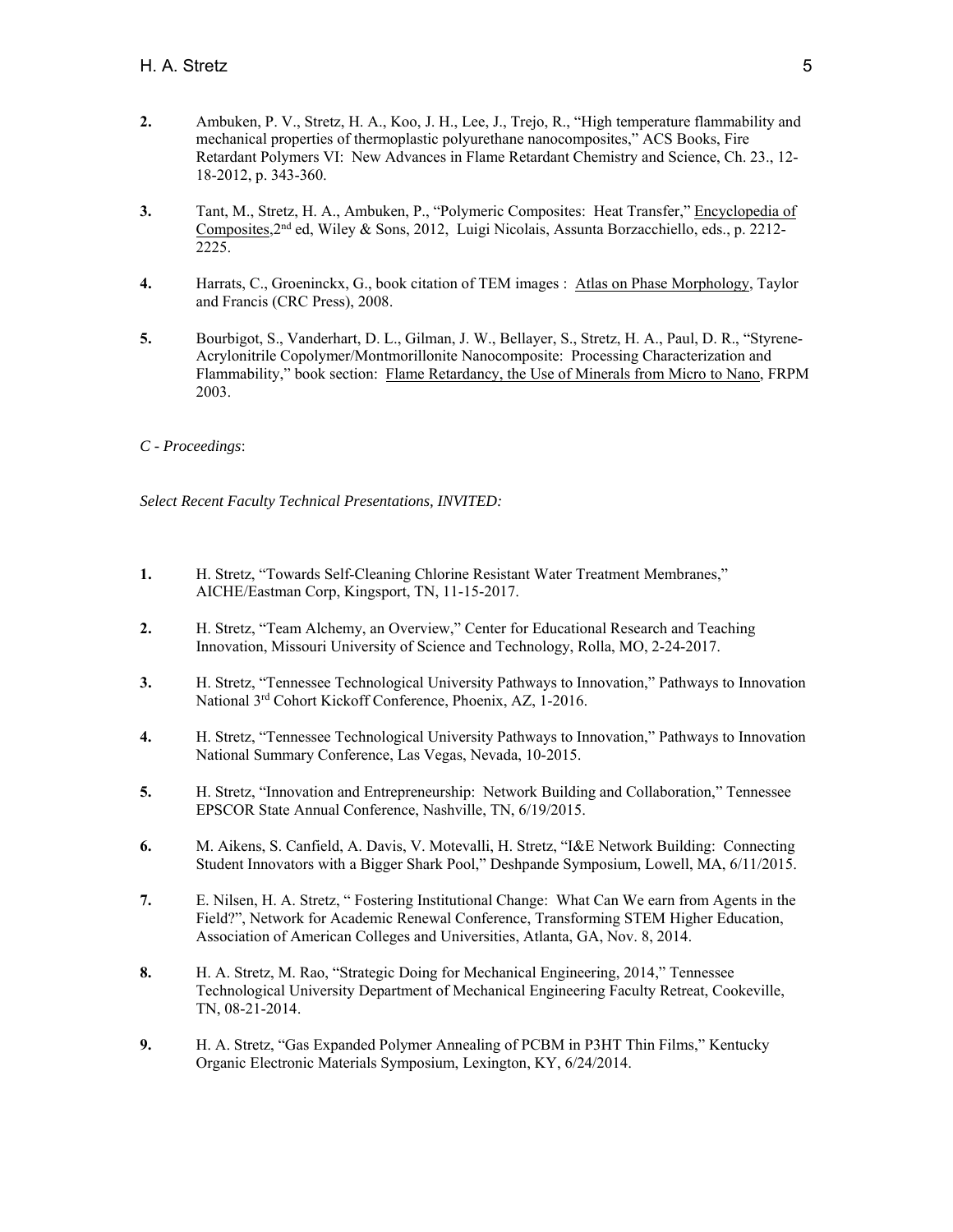- **10.** H. A. Stretz, "Achieving Scalable Control of Nanoparticle Patterning," Fisk University, Nashville, TN 04-16-2014.
- **11.** H. A. Stretz, "Achieving Nanoparticle Dispersion in Thin Films of Poly(3-Hexyl Thiophene) for Roll-to-Roll Processing," University of Tennessee Space Institute, Tullahoma, TN, 03-05-2014.
- **12.** H. A. Stretz, "Achieving Nanoparticle Dispersion in Thin Films of Poly(3-Hexyl Thiophene) for Roll-to-Roll Processing," University of Tennessee – Knoxville, Knoxville, TN, 1-28-2014.
- **13.** H. A. Stretz, "Achieving Nanoparticle Dispersion in Thin Films of Poly(3-Hexyl Thiophene) for Roll-to-Roll Processing," Eastman Corp., Kingsport, TN 11-20-2013.
- **14.** H. A. Stretz, "Women in SAMPE Panel," SAMPE National Conference, Wichita, KS, 10-2013.
- **15.** H. A. Stretz, C. Cherchi, "Nanoparticles, Zombies and Water Reclamation: Get the Facts!" Training Webinar developed for CDM Smith, 01-30-2013, nationally cast.
- 16. H. A. Stretz, "Women's Panel, Finding a Work/Life Balance," SAMPE National Conference, Charleston, South Carolina, 10-2012.
- **17.** H. A. Stretz, "From Solar Cells to Hydrogels," University of Texas-Austin Department of Mechanical Engineering, Austin, TX, 07-20-2012.
- 18. H. A. Stretz, "Aggregation of PCBM in Solvent-Based Deposition with P3HT," Tennessee EPSCoR Thrust I Retreat, Montgomery Bell State Park, 04-25-2012.
- **19.** H. A. Stretz, "Nanoparticle patterning in hydrogels and other nanomagic," East Tennessee State University Department of Physics and Astronomy, Johnson City, TN, 11-15-2011.
- **20.** H. A. Stretz, P. Arce, J. Thompson, R. Sanders, "Polyacrylamide/MMT Nanocomposite Hydrogels: Novel Protein Separations in Electrophoresis," Vanderbilt University Department of Biomedical Engineering, Nashville, TN, 07-21-2011.
- **21.** H. A. Stretz, "Gold Nanoparticles as an Emerging Contaminant in Surface Waters: Fate and Transformation." University of Alabama- Birmingham Department of Materials Science and Engineering, October 05,2010.
- **22.** H. A. Stretz, "Assembly of nanoparticles: Issues in wet processing." North Carolina State University Department of Chemical Engineering,Raleigh, NC, April 20, 2010.
- **23.** H. A. Stretz, "Engineering Nanocomposites, Properties and Processing," *National Nuclear Security Administration,* 07-02-2009, Kansas City, MO.
- **24.** Stretz, H. A., Pallem, V., "Biomedical Imaging Gold Nanoparticles: Transformation in Surface Water Conditions," US EPA National Exposure Research Laboratory, Athens, GA, 08-27-2008.
- **25.** Stretz, H. A., "Nanomaterials in Ablative Applications," University of Tennessee Space Institute, 06-03-2008.
- **26.** Stretz, H. A., "Nanocomposite Fire Performance: Contribution of Montmorillonite Barrier Layer," Samuel Ginn College of Engineering Chemical Engineering Seminar Series, Auburn University, 10-17-2007.
- **27.** Stretz, H. A., "Montmorillonite Organoclay Dispersion in Styrenic Copolymers Using Melt Compounding," Eastman Chemical, Kingsport TN, 02-07-2007.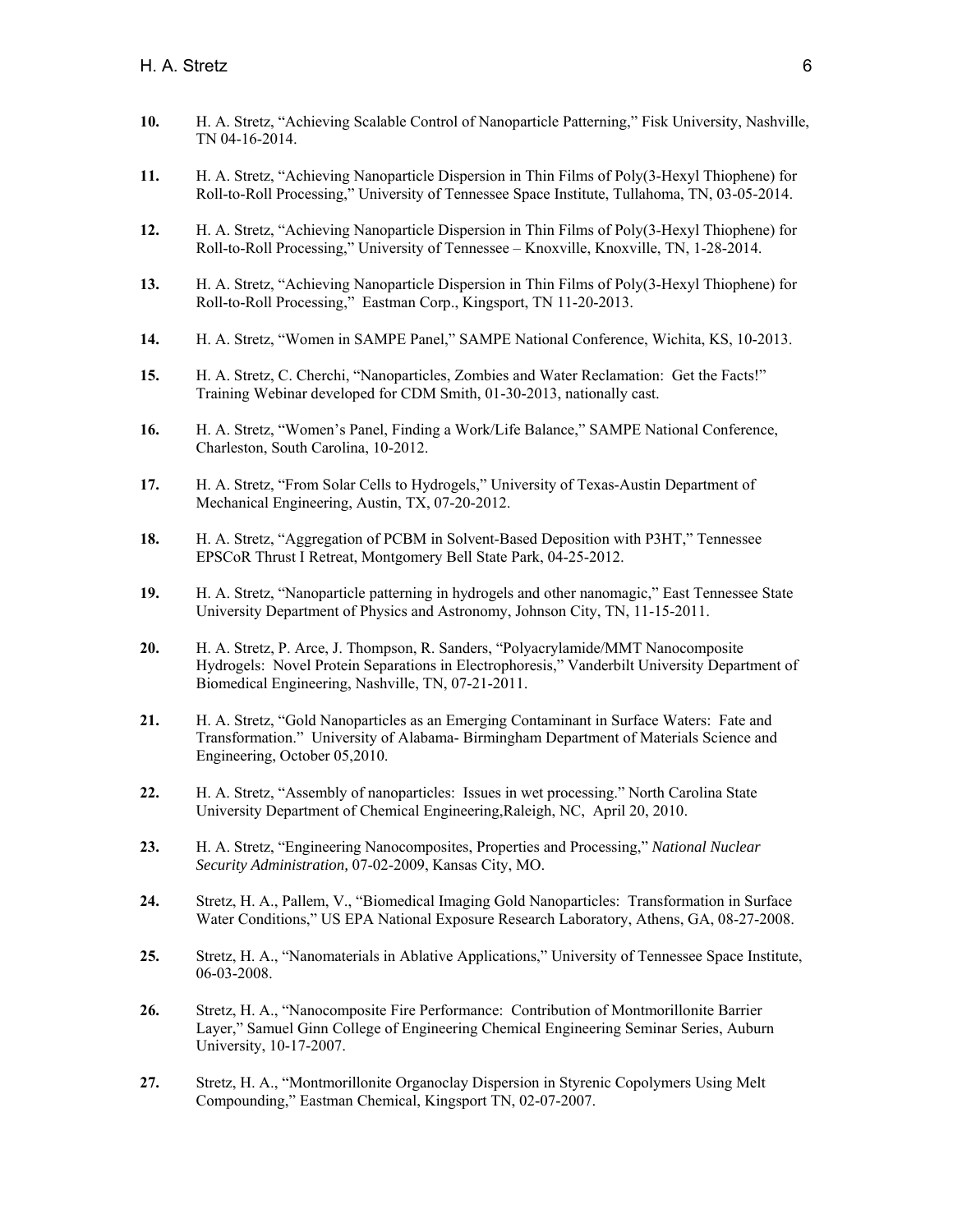#### *Graduate Student/Faculty Collaborative Proceedings*:

- **1.** Mohammadizadeh, M., Fidan, I., Stretz, H. A., Ameri, A. "Thermo-mechanical properties of 3-D Printed Fiber-Reinforced Nylon Composites, AICHE Annual Proceedings, Pittsburg, PA Nov. 2018.
- **2.** Bonning, B., Blackburn, J., Stretz, H. A., Wilson, C., "Thermomechanical Behavior of Polymer Films at Cryogenic Temperatures," AICHE Annual Proceedings, Pittsburg, PA, Nov. 2018.
- **3.** Stretz, H. A., Altalhi, A., "Montmorillonite-Modified Aromatic Polyamide Membrane Materials with Chlorine Resistance," AICHE Annual Proceedings, Pittsburg, PA, Nov. 2018.
- **4.** Mohammadizadeh, M., Stretz, H. A., Mu, R., "Fluorescent Metal Nanosensors in IR Range for Nitrate Detection in Water," AICHE Annual Proceedings, Pittsburg, PA, Nov. 2018.
- **5.** Taheri Afarani, H., Stretz, H. A., Massingill, J., Betancourt, T., "Diffusion and Concentration Profiles for Loading D,L-Propanolol in a Crosslinked Drug Carrier, Poly(N-isopropylacrylamide) Hydrogel," AICHE Annual Proceedings, Pittsburg, PA, Nov. 2018.
- **6.** Stretz, H. A., Altalhi, A., "Analysis of a Nanocomposite Reverse Osmosis Membrane: Resistance to Chlorine," North American Membrane Society 2018 National Conference, Lexington, KY, 6- 09-2018.
- **7.** Mohammadizadeh, M., Stretz, H. A., Mu, R., IR Fluorescent Probe for Water-Based Agricultural Nutrients, 255th American Chemical Society National Conference, New Orleans, March 18, 2018.
- **8.** Wells, MJM, Esfahani, M. R., Stretz, H. A., "Analysis of natural organic nanomaterial supramolecular self-assembly: Fulvic and humic acids," 254<sup>th</sup> American Chemical Society National Conference, Washington, D. C., Aug 20, 2017
- **9.** Altalhi, Abdulmajeed, Stretz, H A, "Development and analysis of a thin film nanocomposite membrane: Resistance to chlorine," American Chemical Society National Conference, Washington, D. C., Aug 20, 2017.
- **10.** Tallapudi, Sashanka, Massingill, J., Stretz, H. A., "Synthesis of monodisperse lithium carbonate nanoparticles using an upscaled microfluidic reactor," American Chemical Society National Conference, Washington, D. C., Aug 20, 2017.
- **11.** Altalhi, A., Stretz, H. A., "Development and Analysis of a Thin Film Nanocomposite Membrane: Resistance to Chlorine," AICHE Annual Proceedings, Minneapolis, MN, 10-30-2017.
- **12.** Tallapudi, S., Stretz, H. A., Massingill, J. Jr., "Synthesis of Lithium Carbonate Nanoparticles Using an Upscaled Microfluidic Reactor," AICHE Annual Proceedings, Minneapolis, MN, 10-30- 2017.
- **13.** Spreeman, M, Stretz, H. A., "Role of Compatibilizer in 3D Printed Objects," AICHE Annual Proceedings, Minneapolis, MN, 10-30-2017.
- **14.** Wells, MJM, Esfahani, M. R., Stretz, H. A., "Analysis of natural organic nanomaterial supramolecular self-assembly: fulvic and humic acids," ACS Annual Conference Proceedings, Washington, D.C., 8-2017.
- **15.** Stretz, HA, Spreeman, M, Skottegard, E, "Characterization of 3D Printed Parts," AICHE Annual Proceedings, San Francisco, CA, 11-14-2016.
- **16.** Stretz, HA, Pullen, M, Finegan, H, Kisielius, O, "3-D Printed Properties of Interfaces in Fatigue," REU Symposium, Arlington,VA, 10-24-16.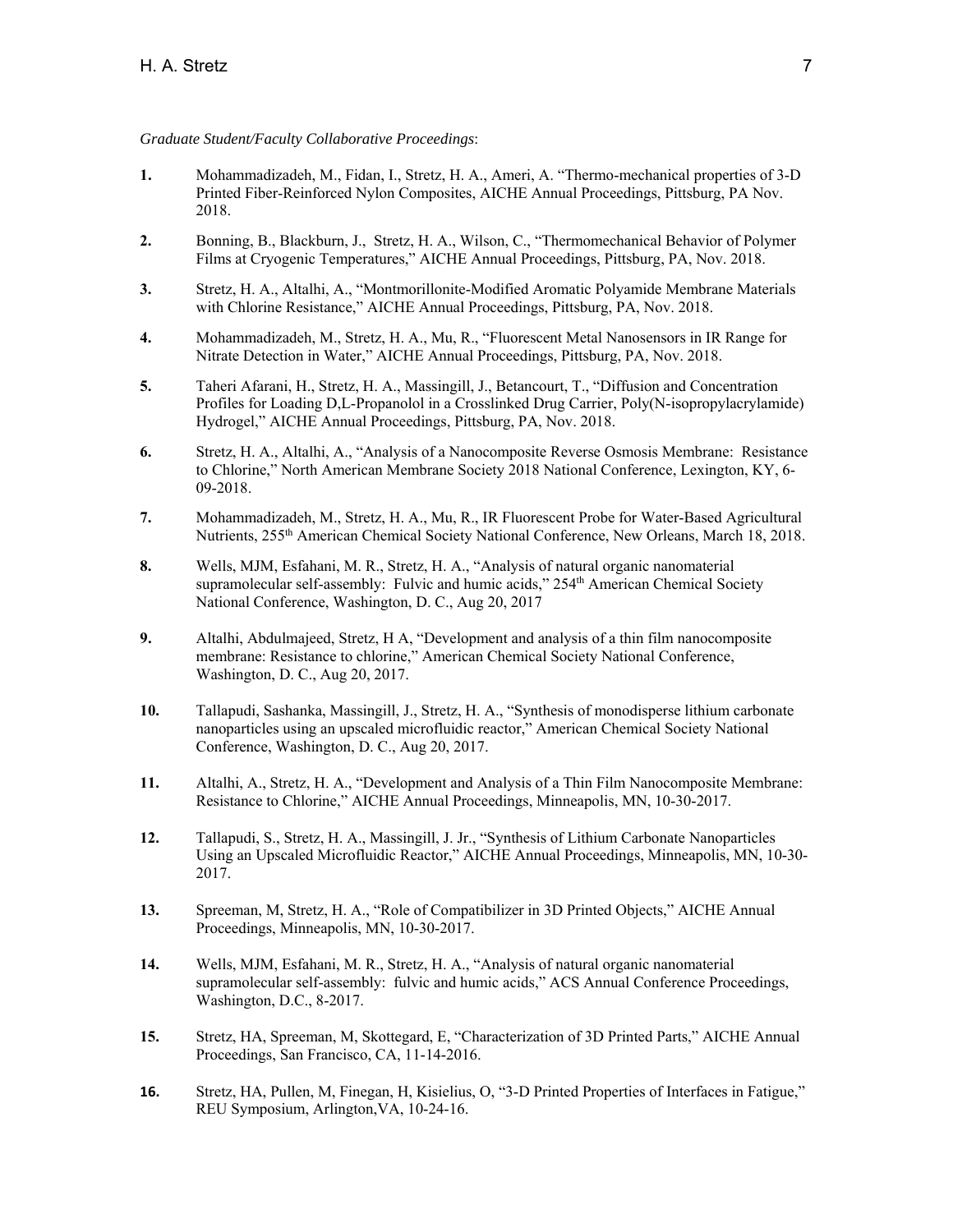- **17.** Tallapudi, S., Stretz, H., Massingill, J., "Production of monodisperse lithium carbonate nanoparticles to be used as a sacrificial anode template for direct acid fuel cells," 12th National Graduate Research Polymer Conference, Akron, Ohio, 06-21-2016.
- **18.** Jamkhindikar, S., Stretz, H. A., Massingill, J., "Production of monodisperse polyacrylamide & PNIPAm nanoparticles using fiber reactor with high throughput" 12th National Graduate Research Polymer Conference, Akron, Ohio, 06-21-2016.
- **19.** Khoutazadeh, N., Stretz, H., Wiecaorek, M., Arce, P. E., "Surface energy enhancement of poly(butylene-terephthalate) by addition of  $TiO<sub>2</sub>$  and polyhedral oligomeric silsesquioxane nanoparticles," AICHE Annual Proceedings, San Francisco, CA, 11-14-2016.
- **20.** Tallapudi, S., Stretz, H., Massingill, J., "Production of monodisperse lithium carbonate nanoparticles to be used as a sacrificial anode template for direct acid fuel cells," AICHE Annual Proceedings, San Francisco, CA, 11-14-2016.
- **21.** Jamkhindikar, S., Stretz, H. Massingill, J., "Production of monodisperse polyacrylamide and poly(N-isopropyl acrylamide (PNIPAM) nanoparticles using Chemtor fiber reactor with high throughput," AICHE Annual Proceedings, San Francisco, CA, 11-14-2016.
- **22.** Jamkhindikar, S., Stretz, H. A., Massingill, J., "Fabrication of alginate nanoparticles using microfluidics, effect of flow rate on dispersity of particle diameters," AICHE Annual Proceedings, Salt Lake City, Utah, 11-2015.
- 23. Jamkhindikar, S., Stretz, H. A., "Microfluidics to production of LiCO<sub>3</sub> using fractional precipitation," Tennessee EPSCOR State Conference, Nashville, TN, 6-18-2015.
- **24.** Koutahzadeh, N., Esfahani, M. R., Stretz, H. A., Arce, P. E., "Hybrid Advanced Oxidation Process-Ultrafiltration Polysulfone Membrane: Application to Industrial Waste Water Treatment," AICHE Annual Proceedings, Salt Lake City, Utah, 11-2015.
- 25. Koutahzadeh, N., Esfahani, M. R., Stretz, H. A., Arce, P. E., "Effect of UV/H<sub>2</sub>O<sub>2</sub> Pretreatment on the Natural Organic Matter Fouling on Nanocomposite Ultrafiltration Membranes," 2015 North American Membrane Society Boston, MA, 2015.
- 26. Esfahani, M. R., Stretz, H. A., Wells, MJM, "Effects of a Dual Nanofiller: nano-TiO<sub>2</sub> and MWCNT, for Polysulfone-based Nanocomposite Membranes for Water Purification," 2015 North American Membrane Society Boston, MA, 2015.
- **27.** Wells, MJM, Esfahani, M., Stretz, H. A., "Dynamic Light Scattering and Zeta Potential Investigation of Fulvic and Humic Acid Reversible Self-Assembly in Low Electrolytic Conductivity Solutions," *ACS Annual Conference, Environmental Division*, Denver, CO, 3-24- 2014.
- **28.** Russell, S. E., Stretz, H. A., Dadmun, M., Kilbey, S. M. III, "Controlling Solar Cell Active Layers Via Surface Modification and Gas Expanded Polymer Annealing, *AICHE Annual Proceedings*, Atlanta, GA, 11-17-2014.
- **29.** Esfahani, Milad R, Stretz, H. A., "Size and Zeta Potential Behavior of Gold Nanoparticles, Polyelectrolyte Complexation," *AICHE Annual Proceedings*, Atlanta, GA, 11-17-2014.
- **30.** R. Mu, J. Jones, H. A. Stretz, "Development of ZnO Nanostructure Polyvinylidene Fluoride for Radiation Detection and Sensing," Chemical and Biological Defense Science and Technology Conference, Nov. 17, 2014, St. Louis, MO.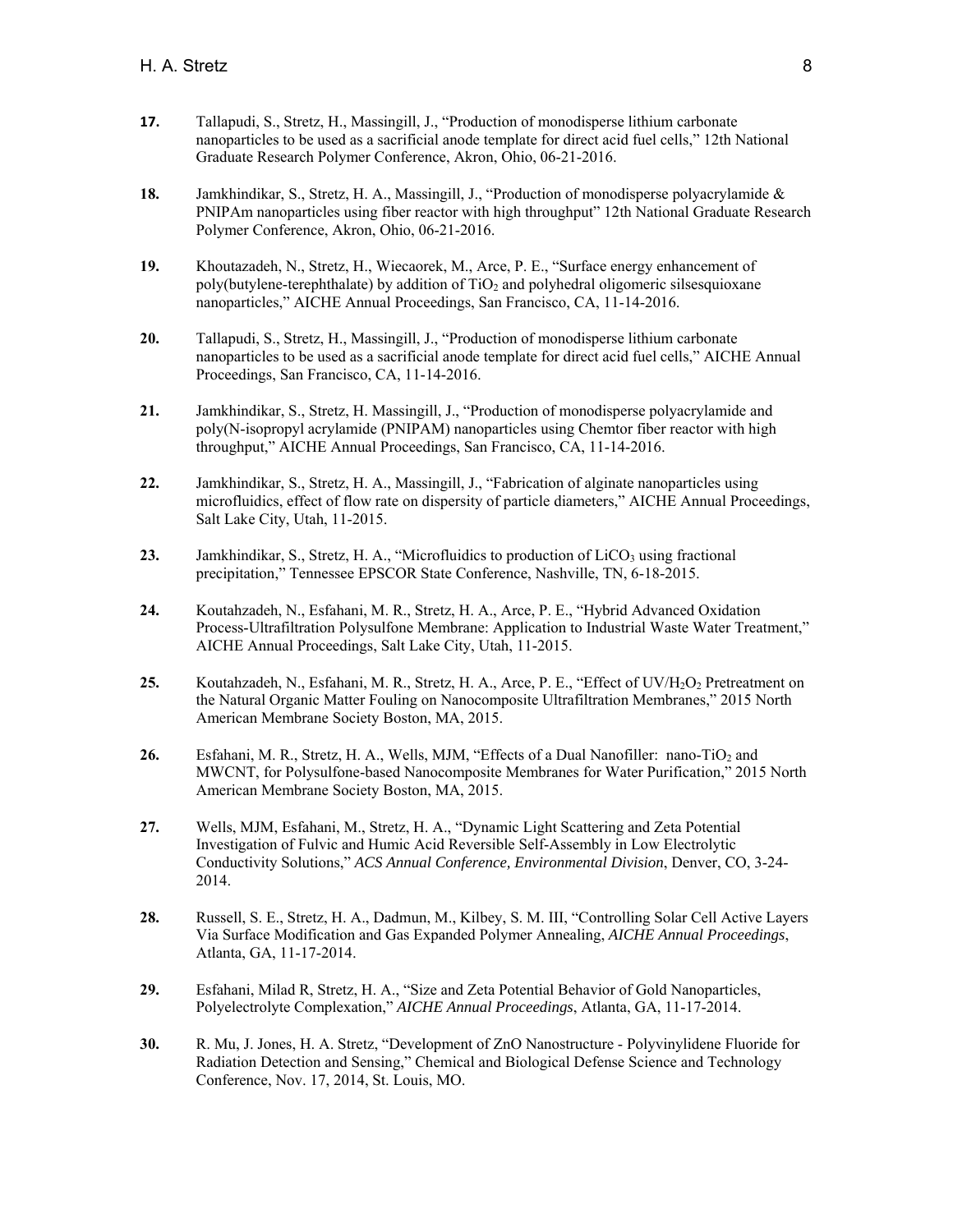- **31.** M. Rabbani Esfahani, H. A. Stretz, M. J. M. Wells, "Investigation of Humic Acid Fouling on Polysulfone Ultrafiltration Membranes" *24th annual Meeting of North American Membrane Society (NAMS)*, Houston, TX, 6-3-2014.
- **32.** S. Russell, H. A. Stretz, M. Dadmun, M. Kilbey, Z. Seibers, "Controlling Solar Cell Active Layers via Surface Modification and Gas Expanded Polymer Annealing," Center for Nanomaterials Sciences User Meeting, Oak Ridge National Laboratory, Oak Ridge, TN 09-2014.
- **33.** S. Russell, H. A. Stretz, M. Dadmun, M. Kilbey, "Controlling Solar Cell Active Layers via Surface Patterning and Gas Expanded Polymer Annealing," TNSCORE Annual Conference (statewide), Nashville, TN, 06-2014 (invited talk).
- **34.** D. Wong, D. Pinero, M. Jaramillo, J. H. Koo, P. V. Ambuken, H. A. Stretz, "Ablation and Combustion Characteristics of Thermoplastic Polyurethane Nanocomposites," AIAA/ASME/SAE/ASEE Joint Propulsion Conference, San Jose, CA, July 15 2013.
- **35.** K. Shpik, R. Tijaro, H. A. Stretz, P. E. Arce, "Electrokinetic Separation of Heavy Metals in Porous Media, an Experimental Approach," *AICHE Annual Proceedings*, San Francisco, CA, 10- 28-2013.
- **36.** M. R. Esfahani, V. Pallem, H. A. Stretz, "Complexation of Various Polyelectrolytes with Gold Nanoparticles, Colloidal Properties," *AICHE Annual Proceedings*, San Francisco, CA, 10-28- 2013.
- **37.** M. R. Esfahani, H. A. Stretz, "Investigation of Adsorption-Deposition Behavior of Natural Organic Matter Fouling on Polysulfone Ultrafiltration Membrane," *AICHE Annual Proceedings*, San Francisco, CA, 10-28-2013.
- **38.** M. R. Esfahani, H. A. Stretz, M. J. M. Wells, "Determination of the Effect of Humic Acid Aggregation on Membrane Fouling by Zeta Potential and Dynamic Light Scattering," *AICHE Annual Proceedings*, San Francisco, CA, 10-28-2013.
- **39.** P. V. Ambuken, H. A. Stretz, "Concentration Profile of Oscillation Annealed PCBM in P3HT Films," *AICHE Annual Proceedings*, San Francisco, CA, 10-28-2013.
- **40.** A.W. Sherrill, H. A. Stretz, P. E. Arce and G. A. Holburn, "Synthesis of PNIPAM Microparticles With Novel Fiber Packed Reactor for Use in Hydrogels," *AICHE Annual Proceedings*, San Francisco, CA, 10-28-2013.
- **41.** C. P. Mbachu, H. A. Stretz, A. H. Elsawy, P. E. Arce, "Modeling of a Fiber-Packed Reactor Under Laminar Regime for the Production of Chemicals, Including Biodiesel and Nanoparticles, *AICHE Annual Proceedings*, San Francisco, CA, 10-28-2013.
- **42.** D. N. Wong, D. Pinero, J. H. Koo, P. Ambuken, H. A. Stretz, "Thermoplastic Polyurethane Nanocomposites, Ablation and Charring Characteristics," *SAMPE Proceedings*, Long Beach, CA, 05-2013.
- **43.** Esfahani, MR, Stretz, HA, Wells, MJM, "Investigation of humic acid aggregation by zeta potential and dynamic light scattering," ACS National Proceedings, ENVR division, New Orleans, LA, 04- 8-2013.
- **44.** Wong, D, Koo, J, Stretz, HA, Ambuken, P, "Analyzing ablative and combustion characteristics of thermoplastic polyurethane nanocomposites," AIAA Joint Propulsion Conference and Exhibit: Solid Rocket Propulsion, 49<sup>th</sup> annual, 2012.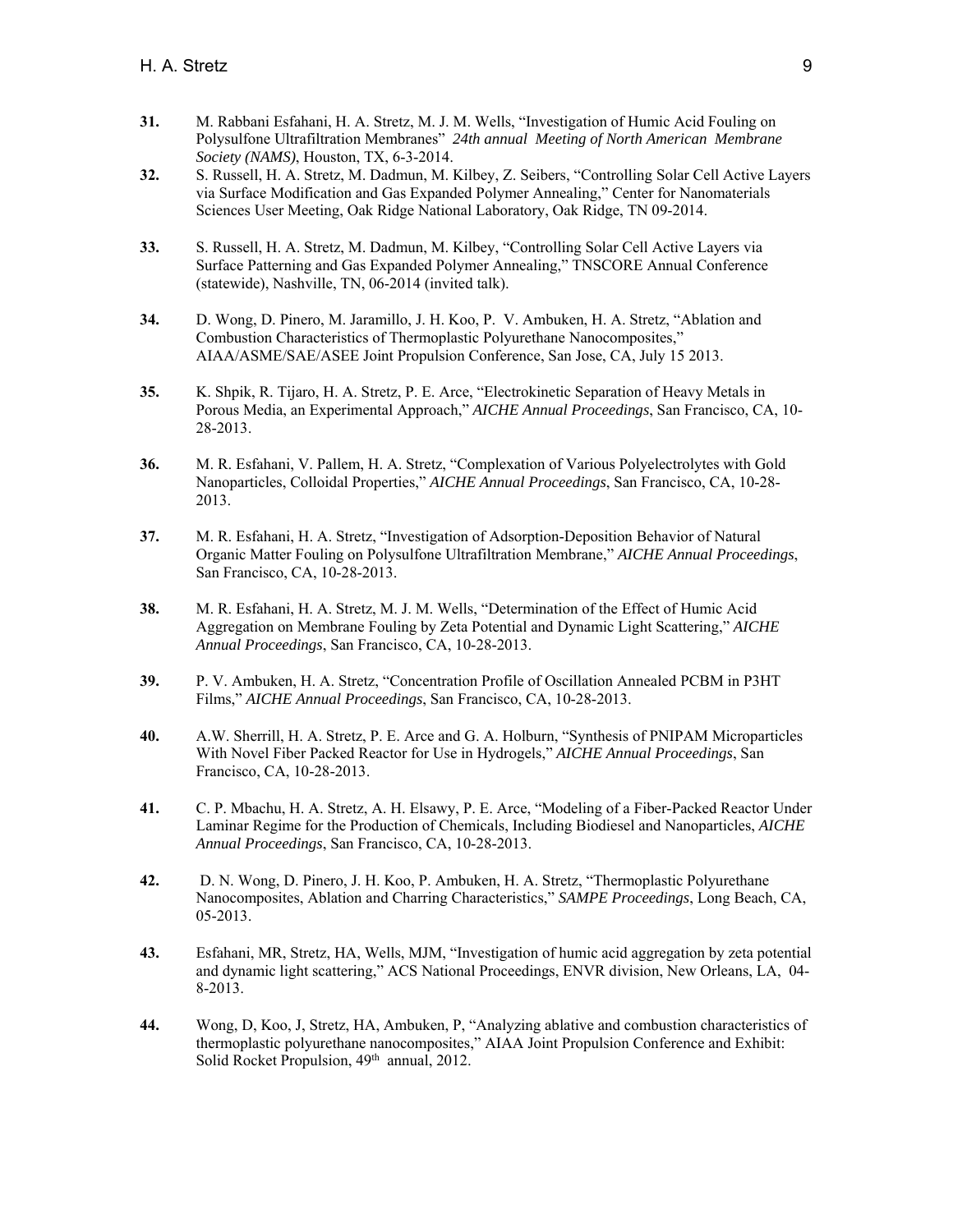- **45.** Simhadri JJ, Stretz HA, Arce PE, "Optimal Resolutions for Microvoids with Imperfections in Gel Electrophoresis," *AICHE Annual Proceedings*, Pittsburg, PA, 10-28-2012.
- **46.** Simhadri JJ, Stretz HA, Arce PE, "Effect of Imperfections in Microvoids on Optimal Time of Separations," *AICHE Annual Proceedings*, Pittsburg, PA, 10-28-2012.
- **47.** Simhadri JJ, Stretz HA, Arce PE, "The Role of Material Scale in Bioseparations," *AICHE Annual Proceedings*, Pittsburg, PA, 10-28-2012.
- **48.** Ambuken PV, Stretz HA, "Thin Film Conductivity Measurement of PEDOT:PSS Nanocomposite Films," *AICHE Annual Proceedings*, Pittsburg, PA, 10-28-2012.
- **49.** Ambuken PV, Stretz HA, Koo JH, Lee JC, Trejo R, "High Temperature Mechanical Properties of Thermoplastic Polyurethane Nanocomposites," *AICHE Annual Proceedings*, Pittsburg, PA, 10-28- 2012.
- **50.** Thompson JW, Stretz HA, Arce PE, "Electrophoretic Annular Separator with Combined Poiseiulle and Electroosmotic Flow," *AICHE Annual Proceedings*, Pittsburg, PA, 10-28-2012.
- **51.** Esfahani MR, Stretz HA, Wells MJM, "Role of Engineered Nanoparticles in Ultrafiltration of Drinking Water," *AICHE Annual Proceedings*, Pittsburg, PA, 10-28-2012.
- **52.** Esfahani MR, Pallem VL, Stretz HA, Wells MJM, "Aggregation of Humic Substances, Effects of Filtration," *AICHE Annual Proceedings*, Pittsburg, PA, 10-28-2012.
- **53.** Ambuken PV, Stretz HA, Koo J, Lee J, Trejo, R, "High temperature mechanical properties of thermoplastic polyurethane nanocomposites," *ACS Annual Conference, PMSE*, San Diego, CA, 03-2012.
- **54.** Thompson JW, Pascal JA, Stretz HA, Oyanader M, Arce PE, "Effect of Morphology On Optimal Separation Times In Nanocomposite Polymer Gel Electrophoresis: Diverging Annular Pore Morphology" *AIChE Annual Proceedings*, Minneapolis, MN, 10-16-2011.
- **55.** Thompson JW, Stretz HA, Arce PE, Ploehn HJ, Gao H, "Electrophoresis of Proteins in Polyacrylamide/Montmorillonite Hydrogel Composites," *17th Symposium on Separation Science and Technology for Energy Applications,* Gatlinburg, TN 10-24-2011.
- **56.** Simhadri JJ, Oyanader M, Stretz HA, Arce PE, "Analysis of Channel Morphology for Electrophoresis of Bio-molecules: Effect of Axial and Orthogonal Fields," *AIChE Annual Proceedings*, Minneapolis, MN, 10-16-2011.
- **57.** Ambuken P, Stretz HA, Patel H, Cannon D, " A Simple Mechanical Evaluation of Polymer Encapsulant Toughness," *AIChE Annual Proceedings*, Minneapolis, MN, 10-16-2011.
- **58.** Pascal JA, Stretz HA, Oyanader M, Arce PE, "Effect of Morphology on Optimal Separation Times in Nanocomposite Polymer Gel Electrophoresis: Diverging Annular Pore Morphology," *AIChE Annual Proceedings*, Minneapolis, MN, 10-16-2011.
- **59.** Ambuken P, Stretz HA, Koo JH, Lee JC, "Char Layer Mechanical Properties for Thermoplastic Polyurethane Elastomer Nanocomposites," *AIChE Annual Proceedings*, Minneapolis, MN, 10-16- 2011.
- **60.** Simhadri JJ, Oyanader M, Stretz HA, Arce PE, "Role of Material Morphology on Electrophoresis of Bio-molecules: Effect of Poiseuille Flow," *AIChE Annual Proceedings*, Minneapolis, MN, 10- 16-2011.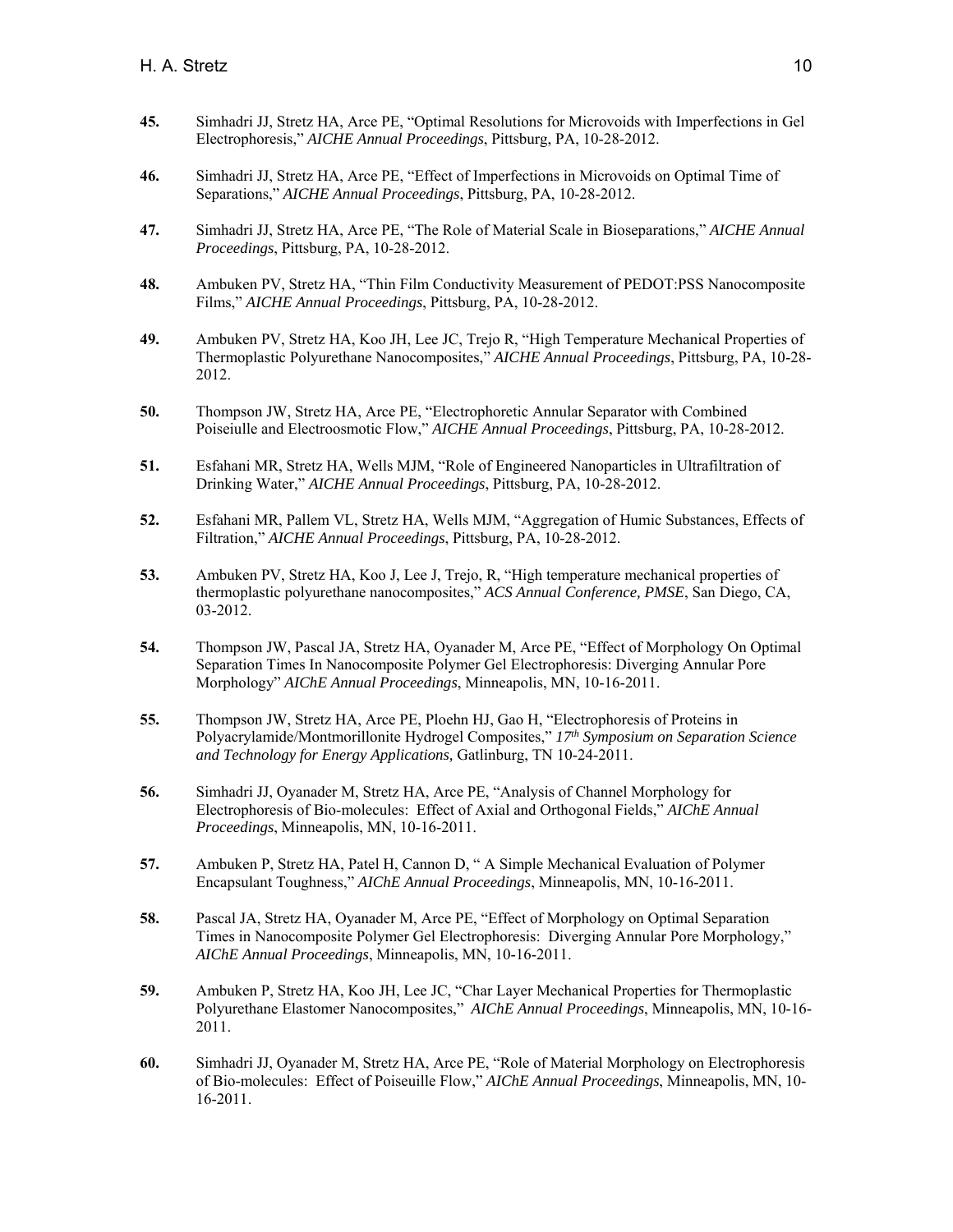- **61.** Thompson JW, Stretz HA, Arce PE, "Impact of Material Morphology on Bioseparations in Nanocomposite Hydrogels: a Modeling Approach in an Annular Channel," *AIChE Annual Proceedings*, Minneapolis, MN, 10-16-2011.
- **62.** Thompson JW, Stretz HA, Arce PE, Ploehn HJ, Gao H; "Effect of Nanoparticle Alignment in PAM-MMT Nanocomposite Hydrogels on Protein Electrophoretic Separations," *AIChE Annual Proceedings*, Minneapolis, MN, 10-16-2011.
- **63.** Payne JT, Black JL, Gunderson LA, Garduno RA, Pallem VL, Stretz HA, Berk SG. Effect of Engineered Nanoparticles on the Ciliate, *Tetrahymena*, in Natural Waters. *American Society for Microbiology Proceedings,* New Orleans, LA, 05-23-2011.
- **64.** Thompson JW, Stretz HA, Arce PE, Ploehn HJ, Gao H. Polyacrylamide –MMT nanocomposite hydrogels: effect of nanoparticle loading on protein electrophoretic mobility. *AIChE Annual Proceedings*, Salt Lake City, UT. 11-2010.
- **65.** Simhadri JJ, Pascal J, Oyanader M, Stretz H, Arce, PE. Comparative study on the effect of material morphology on electrokinetic-based bioseparations*. AIChE Annual Proceedings*, Salt Lake City, UT. 11-2010.
- **66.** Biernacki JJ, Visco DP, Oyanader M, Stretz HA, Abdelrahman M. Research Experience for Teachers in the Manufacturing for Competitiveness in the United States. *AIChE Annual Proceedings*, Salt Lake City, UT. 11-2010.
- **67.** Thompson JW, Wynne S, Stretz HA, Oyanader M, Arce PE. Electro-poiseuille flow modeling in annular geometry. *AIChE Annual Proceedings*, Salt Lake City, UT. 11-2010.
- **68.** Simhadri JJ, Oyanader M, Stretz HA, Arce PE. Role of nanocomposite hydrogel morphology in electrophoretic separation of biomolecules. *AIChE Annual Proceedings*, Salt Lake City, UT 11- 2010. Third place Materials Engineering Science Division poster session.
- **69.** Simahdri JJ, Oyanader M, Stretz HA, Arce PE. Analysis on the effect of channel morphology for electrophoresis of biomolecules: dynamics. *AIChE Annual Proceedings*, Salt Lake City, UT 11- 2010.
- **70.** Pallem VL, Stretz HA, Wells MJM, Ma X, Bouchard D. Gold nanoparticles core size effect in interactions with humic substances. *AIChE Annual Proceedings*, Salt Lake City, UT 11-2010.
- **71.** Pallem VL, Stretz HA, Wells MJM, Ma X, Bouchard D. Gold nanoparticle interactions with humic acid: Role of nanoparticle core size effects. *American Chemical Society*, 240 National Meeting, Boston MA, August 22-26, 2010.
- **72.** Pallem VL, Stretz HA, Wells MJM & Kline S. Study of gold nanoparticle interactions with humic acid using Small Angle Neutron Scattering*. Goldschmidt Conference*, Knoxville TN, June 13-18, 2010.
- **73.** Pugh, B. L., McCulley, A., Stretz, H. A., Abdelrahman, M., "Engineering ideas based on nanomaterials into the high school science classroom; research into practice," *American Society of Engineering Education Proceedings*, Louisville, KY, AC-2010-826.
- **74.** J. Simhadri, M. Oyanader, H. A. Stretz, P. E. Arce, "Effect of material morphology on optimal time of separation of bio-molecules," *AIChE Annual Proceedings*, 11-2009.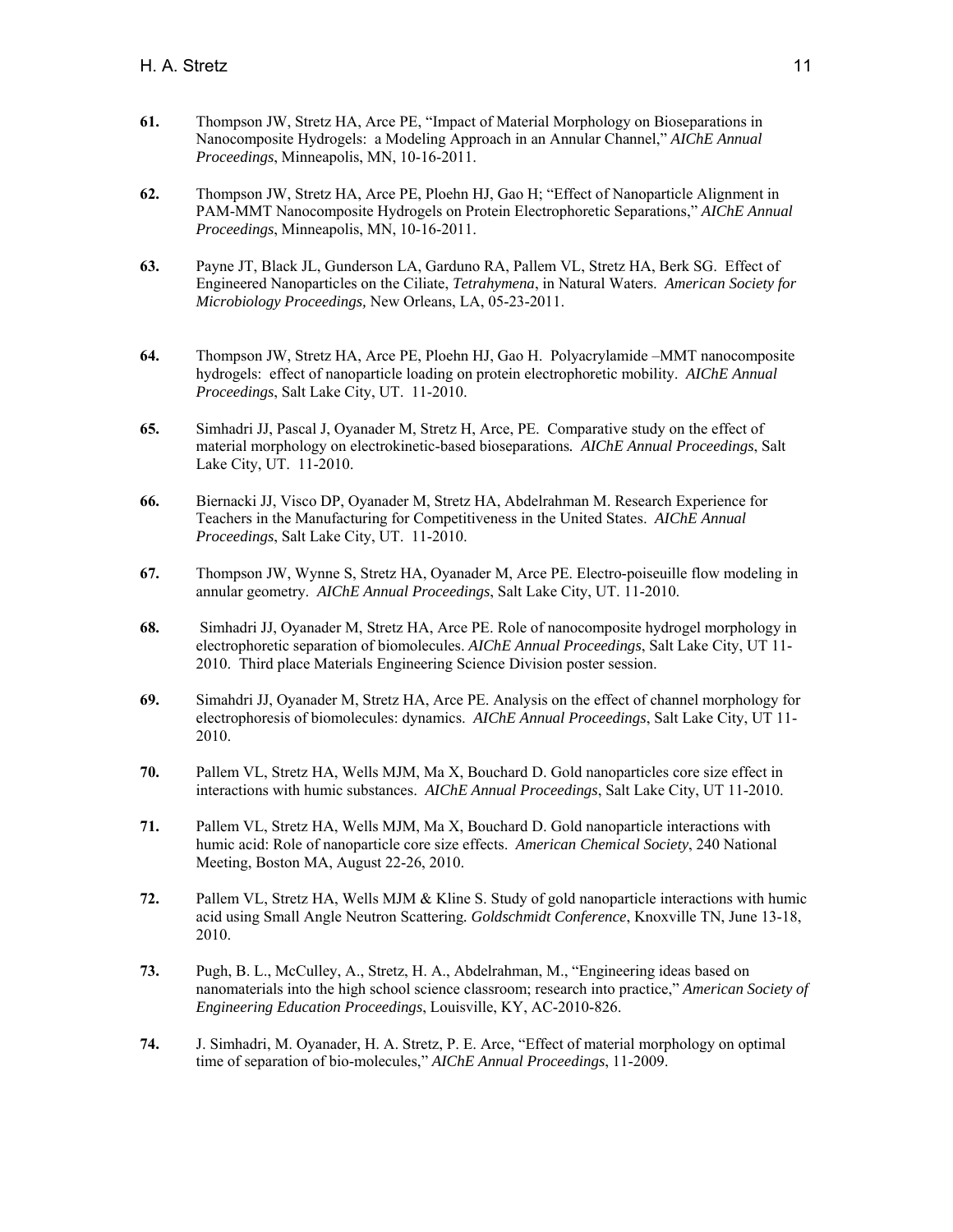- **75.** J. Simhadri, J. Pascal, M. Oyander, H. A. Stretz, P. E. Arce, "Effect of material morphology on electrophoresis of bio-molecules: A computational-based approach," *AIChE Annual Proceedings*, 11-2009.
- **76.** J. W. Thompson, H. A. Stretz, P. E. Arce, "Nanocomposite gels for improved separations in clinical diagnostics," *AIChE Annual Proceedings*, 11-2009.
- **77.** V. Pallem, H. A. Stretz, MJM Wells, "Transformation of gold nanoparticles in presence of humic substances, *AIChE Annual Proceedings*, 11-2009.
- **78.** J. Thompson, H. A. Stretz, P. E. Arce, "Towards improved durability of nanocomposite hydrogels for bio-separations," *AIChE Annual Proceedings*, 11-2009.
- **79.** J. Simhadri, M. Oyanader, H. A. Stretz, P. E. Arce, "Effect of material morphology on electrokinetic-based bioseparations: Comparison between computational and analytical results," *AIChE Annual Proceedings*, 11-2009.
- **80.** H. A. Stretz, "Self-assembly of nanoparticles in polymer nanocomposites under fire conditions," *Divison of Industrial and Engineering Chemistry Preprints*, 08-2009, ACS, Washington DC.
- **81.** V. Pallem, H. A. Stretz, MJM Wells, "Dispersibility behavior of diagnostic gold nanoparticles in the presence of humic substances," *Division of Environmental Chemistry Preprints*, 08-2009, ACS.
- **82.** J. W. Thompson, H. A. Stretz, P. E. Arce, "Thermoresponsive microparticle gels for electrophoresis, PNIPAM templated PAGE," *AIChE Annual Proceedings*, 11-16-2008.
- **83.** H. A. Stretz, C. Wilson, "Nanomaterials curricula, An interdisciplinary module for chemical engineering," *AIChE Annual Proceedings,* 11-16-2008*.*
- **84.** V. L. Pallem, H. A. Stretz, MJM Wells, "Biomedical imaging gold nanoparticles, interactions with humic substances," *AIChE Annual Proceedings,* 11-16-2008*.*
- **85.** P. S. Bhosale, M. V. Panchagnula, H. A. Stretz, "Mechanically robust nanoparticle stabilized transparent liquid marbles," *AIChE Annual Proceedings*, 11-16-2008.
- **86.** J. A. Pascal, H. A. Stretz, M. A. Oyanader, P. E. Arce, "Effects of gel morphology on predicting optimal times of separation in nanocomposite gels," *AIChE Annual Meeting Proceedings*, 11-16- 2008.
- **87.** Stretz, H. A., Palla, N., "Modulus-based scaling parameter for process control of exfoliation efficiency in nanocomposite melt compounding," SAMPE Fall Technical Conference, Memphis, TN, 09-08-2008.
- **88.** Pascal, J. A., Stretz, H., Oyanader, M. A., Arce, P. E., "Modeling the electrophoretic transport in nanoparticle-embedded polymer gels," *Division of Colloid and Surface Chemistry Preprints*, ACS, 4-2008.
- **89.** Pallem, V., Stretz, H., Wells, M. J. M., "Biomedical imaging gold nanoparticles: Transformation in surface water conditions," *Division of Environmental Chemistry Preprints*, ACS, 04-2008.
- **90.** Sedrick, H. E., Bollig, J. R., Burns, N. A., Stretz, H. A., Arce, P. E., "Nanoparticle-composite gels for protein separation: synthesis and preliminary characterization, *Division of Colloid and Surface Chemistry Preprints,* ACS, 04-2008.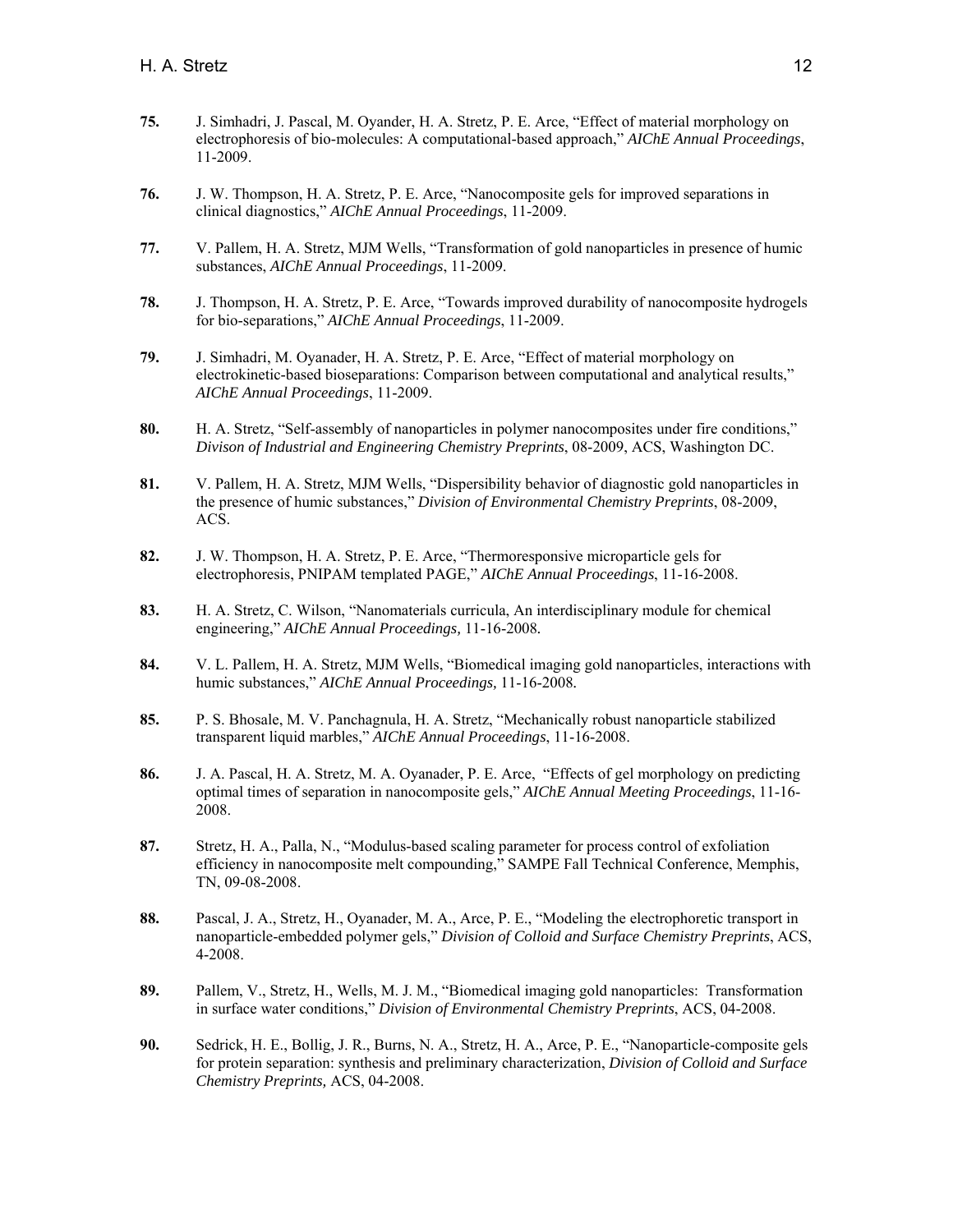- **91.** Thompson, J., Stretz, H. A., Arce, P., "Thermoresponsive microparticle gels for electrophoresis: poly-n-isopropyl acrylamide templated PAGE," *Division of Colloid and Surface Chemistry Preprints*, ACS, 04-2008.
- **92.** Fox, J. B., Stretz, H. A., Payzant, A., Meisner, R., "Aggregation of nanoparticles using real-time high temperature x-ray diffraction," *Polymer Materials Science and Engineering Preprints*, ACS, 04-2008.
- **93.** Pascal, J. A., Stretz, H. A., Oyanader, M. A., Arce, P. E., "Electrohydrodynamics in nanoparticleembedded polymer gels: Effects of morphology and electrostatic potential," *AIChE National Meeting Proceedings,* 11-03-2007.
- **94.** Fox, J. B., Stretz, H. A., John, V. T., Tan, G., He, J., "Reinforcement of nylon-6 with synthesized porous silica nanoparticles," *AIChE National Meeting Proceedings*, 11-03-2007.
- **95.** Bhosale, P. S., Stretz, H. A., Hurst, K. M., Roberts, C. B., "CO<sub>2</sub> Expanded liquid deposition of organoclay thin films," *AIChE National Meeting Proceedings*, 11-03-2007.
- **96.** H. A. Stretz, M. A. Oyanader, "Critical thinking in a senior-level capstone lab: Construction of biodiesel reactors," *AIChE National Meeting Proceedings*, 11-03-2007.
- **97.** Sedrick, H. E., Bollig, J. R., Burns, N. A., Stretz, H. A., Arce, P. E., "Nanoparticle-composite gels for protein separation: Characterization based on acoustic methods," *AIChE National Meeting Proceedings*, 11-03-2007.
- **98.** Sedrick, H. E., Bollig, J. R., Burns, N. A., Stretz, H. A., Arce, P. E., "Nanoparticle-composite gels for protein separation: Synthesis and preliminary characterization," *AIChE National Meeting Proceedings*, 11-03-2007.
- **99.** Hunter, H. J., Holt, C. T., Butcher, C., Stretz, H. A., Carpen, I., Visco, D., Oyanader, M., Arce, P. E., "Female mentoring efforts in chemical engineering at Tennessee Tech: Collaboration among students, faculty and SWE," *AIChE National Meeting Proceedings*, 11-03-2007.
- **100.** Pallem, V. L., Stretz, H. A., "Biomedical imaging nanoparticles in surface water: Surfactant response to environment," Oak Ridge National Lab User Week, SNS and HFIR User Group, 10- 08-2007.
- **101.** Bhosale, P. S., Stretz, H. A., "Nanoparticle stabilization study in CO<sub>2</sub> expanded liquid using SANS," Oak Ridge National Lab User Week, SNS and HFIR User Group, 10-08-2007.
- **102.** Stretz, H. A., Paul, D. R., "Properties and morphology of organoclay/poly(styrene-maleic anhydride) nanocomposites: Effect of copolymer structure," *Polymer Materials Science and Engineering Preprints*, 03-26-2006.
- **103.** Stretz, H. A., Paul, D. R., "Properties and morphology of organoclay/poly(styrene-coacrylonitrile) nanocomposites: Effect of copolymer composition," AIChE National Meeting Proceedings, 11-01-2005.
- **104.** Koo, J. H., Pilato, L. A., Wissler, G., Cheng, J., Ho, D., Nguyen, K., Stretz, H., Luo, Z. P., "Flammability and mechanical properties of nylon 11 nanocomposites," *Proc*. *SAMPE 2005 ISEE,* SAMPE, Covina, CA, 5-2005.
- **105.** H. A. Stretz, D. R. Paul, "Intercalation and exfoliation in melt-processed poly(styrene-coacrylonitrile)/montmorillonite nanocomposites," *AIChE National Meeting Proceedings*, November 2004.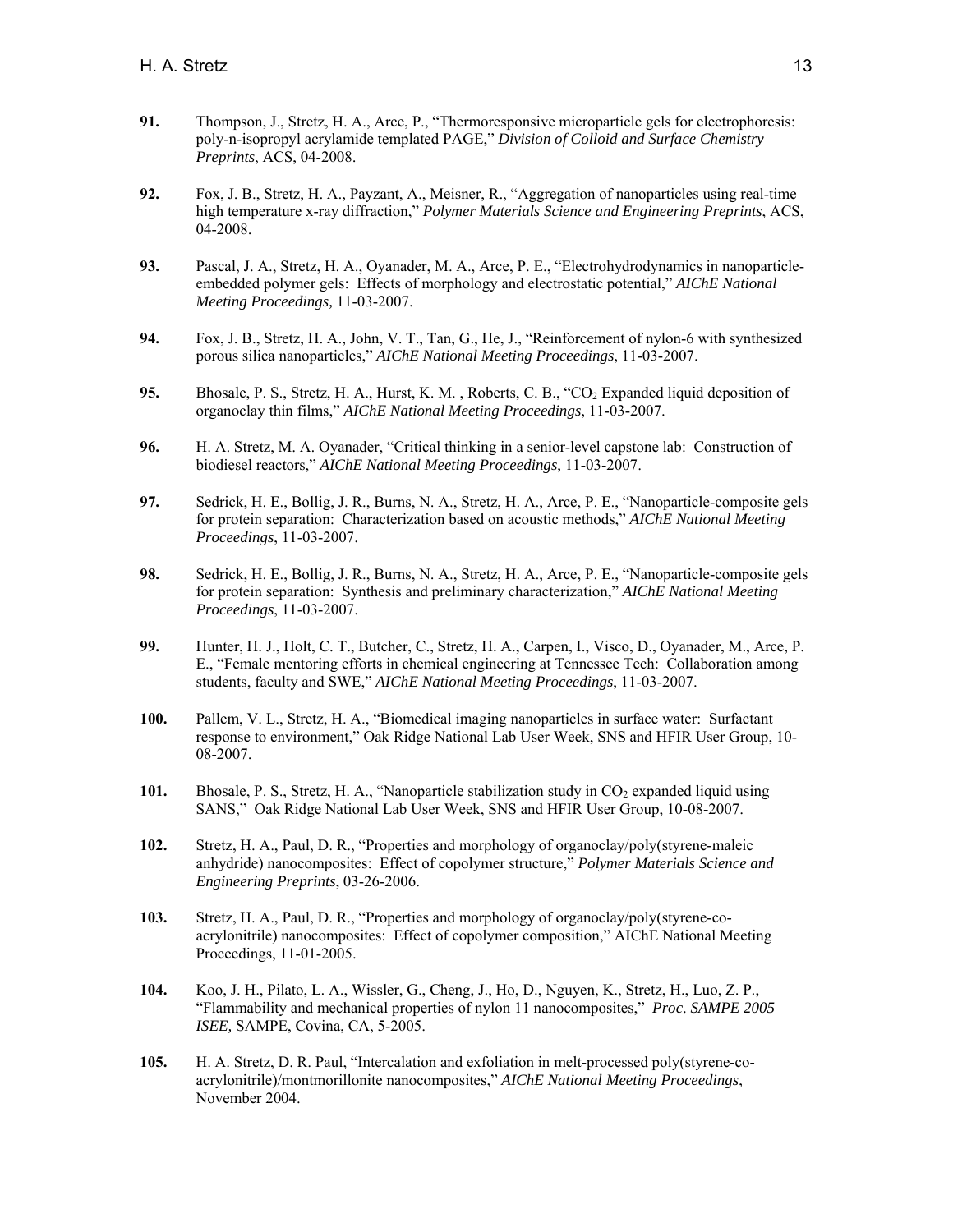- **106.** H. A. Stretz, D. R. Paul, "Comparison of mechanical properties and exfoliation of ABS/montmorillonite melt-processed nlends with a non-rubber modified model system," *AIChE National Meeting Proceedings*, November, 2004.
- **107.** H. A. Stretz, W. Wootan, J. Koo, J. Weispfenning, J. Luo, ,"Nanocomposite rocket ablative materials: subscaled ablation test," *SAMPE, 48, May* 2004.
- **108.** J. H. Koo, H. A. Stretz, A. Bray, J. Weispfenning, Z. Luo, W. Wootan, "Nanocomposite rocket ablative materials: Processing, characterization and performance," *SAMPE*, **48**, May, 2003.
- **109.** J. H. Koo, H. Stretz, W. Chow, A. Cheng, A. Bray, and J. Weispfenning, "Flammability properties of polymer nanostructured materials," *SAMPE,* **48**, May, 2003.
- **110.** J. H. Koo, H. A. Stretz, A. V. Bray, J. Weispfenning, Z. P. Luo, R. Blanski, P. Ruth, . "Nanostructured materials for rocket propulsion system: recent progress," *AIAA Structures, Structural Dynamics and Materials Conference,* Norfolk VA, April 7-10, 2003, #1769.
- **111.** J. H. Koo, H. A. Stretz, A. V. Bray, W. Wootan, S. Mulich, B. Powell, J. Weispfenning, and T. Grupa**,** "Phenolic-clay nanocomposites for rocket propulsion systems," *SAMPE Proceedings,* **47,**  May 2002, 1085-1098.
- **112.** A. V. Bray, H. A. Stretz, S. C. Buckner, "Coating effects in microwave NDE in the detection of corrosion for aircraft applications," *Corrosion 2000*, NACE International, Houston, TX.
- **113.** Stretz, H. A., Wootan, M., Cassidy, P. E., Paul, D. R., "Effect of quaternary ammonium ion on exfoliation and flammability of poly (styrene acrylonitrile)/montmorillonite nanocomposites," *7th International Symposium on Polymers for Advanced Technologies,"* American Chemical Society, (9-2003) 113.
- **114.** Luo, Z. P., Koo, J. H., Stretz, H. A., Pendleton, M. W., Littleton, R. L., "Microstructural evaluation of polymer nanocomposites as rocket ablative materials," *Microscopy Microanalysis*, **9** (Suppl 2), 2003.
- **115.** Stretz, H. A., Paul, D. R., Li, R., Cassidy, P. E., "Blends of ABS and montmorillonite for recyclable computer housings," *Polymer Preprints*, **43** (2) (2002) 936.
- **116.** Stretz, H. A., Koo, J. H., Dimas, V. M., Zhang, Y., "Flame retardant properties of polycarbonate/montmorillonite clay nanocomposites blends," *Polymer Preprints*, **42** (2), (2001) 50.
- **117.** Stretz, H. A., Dekar, A., Koo, J., "Flame retardant properties of novolac phenolic/bisoxazoline amended with an epoxy-terminated siloxane and clay nanocomposite," *PMSE Preprints*, (2000) 234.
- **118.** Stretz, H. A., Pavlat, K., Koo, J. H., "Recycling atactic polypropylene as a modifier in polyolefin blends," *4th Annual Green Chemistry & Engineering Conference Proceedings,* National Academy of Science, Washington D. C., (2000) 139.
- **119.** Stretz, H. A., Padgett, J., Lehane, G., Koo, J. H., Cassidy, P. E., "Performance of a wood adhesive of recycled poly(vinyl butyral) and phenolic resins," *PMSE Preprints,* **81,** (1999) 409.

#### COURSES TAUGHT: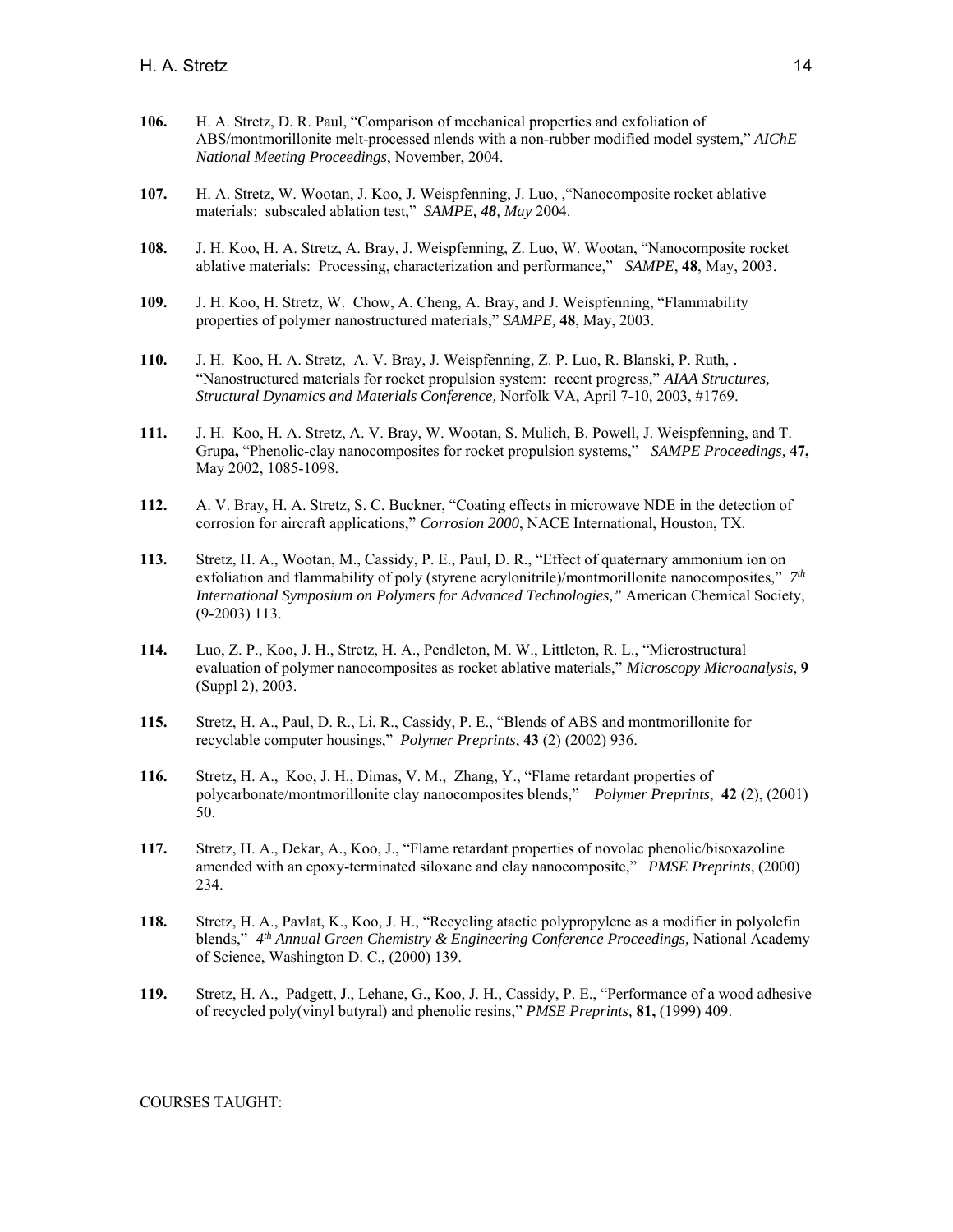- **1.** CHE 7970: Special Topics in Rheology of Particulate Suspensions and Non-Newtonian Fluids, Fall 2017.
- **2.** CHE 7970: Special Topics: Advanced Issues in Gel Science, Spring 2017.
- **3.** CHE 7230: Advanced Nanocomposite Engineering and Technology, Spring 2010.
- **4.** CHE 7970: Special Topics: Issues in the Regulation of Nanotechnology in the Environment. Fall 2011.
- **5.** CHE 6010: Advanced Chemical Engineering Thermodynamics: Spring 2007, Spring 2009, Spring 2011 Spring 2013, Spring 2017. Text: Prausnitz, Lichtenthaler, Gomes de Azevedo.
- **6.** CHE 4330/5330: Polymer Engineering: Spring 2006, Spring 2008, Spring 2010, Spring 2012, Spring 2014, Spring 2016. Text: McCrum, Buckley and Bucknall. (Unique elective course emphasizing polymers of commercial significance, kinetics of synthesis, processing, characterization, mechanical performance.)
- **7.** CHE 4210: Kinetics and Reactor Design: Fall 2005, Fall 2006, Fall 2007, Fall 2008, Fall 2009. Text: Rawlings and Ekerdt.
- **8.** CHE 4131: Transfer Science III: Diffusion and Diffusive-Convective Mass Transfer, Fall 2016. Text: Cussler.
- **9.** CHE 4420: Design. (design coach) Spring 2016, Spring 2017.
- **10.** CHE 3010: Thermodynamics. Fall 2011, Fall 2012, Fall 2014. Text: Smith, Van Ness, Abbot.
- **11.** CHE 3021: Separations and Solution Thermodynamics, Spring 2015, Spring 2016. Text: Smith, Van Ness, Abbot.
- **12.** CHE 3111: Transfer Science I: Conduction, Radiation and Diffusion: Fall 2010. Text: Incropera, DeWitt, Bergman, Levine.
- **13.** ENGR 3951: Engineering An International and Historical Perspective. Text: N/A. (International studies in France.)Spring 2010, Spring 2011, Spring 2013, Spring 2015, Summer 2017. (co-taught, Dr. Corinne Darvennes)
- **14.** CHE 1010: Freshman Engineering Connections. Fall 2011, Fall 2012, Fall 2013, Fall 2014.
- **15.** LIST 1093: Nanotechnology, Summer 2010, Summer 2011, Summer 2012. (High school outreach.)

## RECENT FUNDED EFFORTS:

- **1.** "Improving Interfacial Strength of Printed Weld Lines."
	- *i.* DOE Ramp UP, H. Stretz, PI, \$95,227/1 year, funded 3/2016.
- **2.** "High Throughput Nanoparticle Manufacturing for Biomedicine."
	- *i.* NIH, J. Massingill, H. Stretz, T. Betancourt, \$150K/1 year, funded 10/01/2014.
- **3.** "REU Site: Summer Research Internships in Manufacturing and Techno-Entrepreneurship Preparation,"
	- *i.* NSF, J.J. Rencis and V. Motevalli, PI, H. Stretz, S. Canfield, J. Biernacki, Ismail Fidan, A. Anderson, A. Qasaimeh, I Bhattacharya, P. Shervanian. \$374/3 years, Funded 12-8-2013.
- **4.** "Reliability Investigation of Josephson-Junction Based Systems,"
	- *i.* Lincoln Labs, W. Johnson, PI, H. Stretz, S. Mahajan, C. Wilson, J. Cui, co-PIs,
	- \$1.7 MM/3 years, *Funded 10-30-2014.*
- **5.** REU for Kathryn Shpik, Stanton Hornsby.
	- *i.* TTU URECA, P. Arce and H. A. Stretz co-PIs, \$6000/3 mos., *Funded 05-2013*.
- **6.** "EPSCOR: Tennessee Advanced Solar Conversion and Innovation Team. Rational Design of the Next Generation Hybrid Organic-Semiconductor Solar Cells"
	- *i.* NSF Research Infrastructure Improvement, B. Bruce, PI, H. A. Stretz, senior personnel, \$200,000/5 yrs to Stretz group, *Funded 02-2011.*
	- *ii.* Research Infrastructure, syringe pump, \$15,000, *Funded 11-2012*.
- **7.** "Polymer Microcapsule Pesticide Product Imaging and UV Degradation,"
	- *i.* Syngenta Corp., H. A. Stretz PI, \$19,974/6 mos, *Funded* 08-2010.
- **8.** "FY2009 Summer Undergraduate Research Fellowship,"
	- i. NIST, \$15,000, *Funded 05-2009.*
- **9.** "MRI: Extending X-ray Lab Capabilities with Temperature and Atmosphere Control,"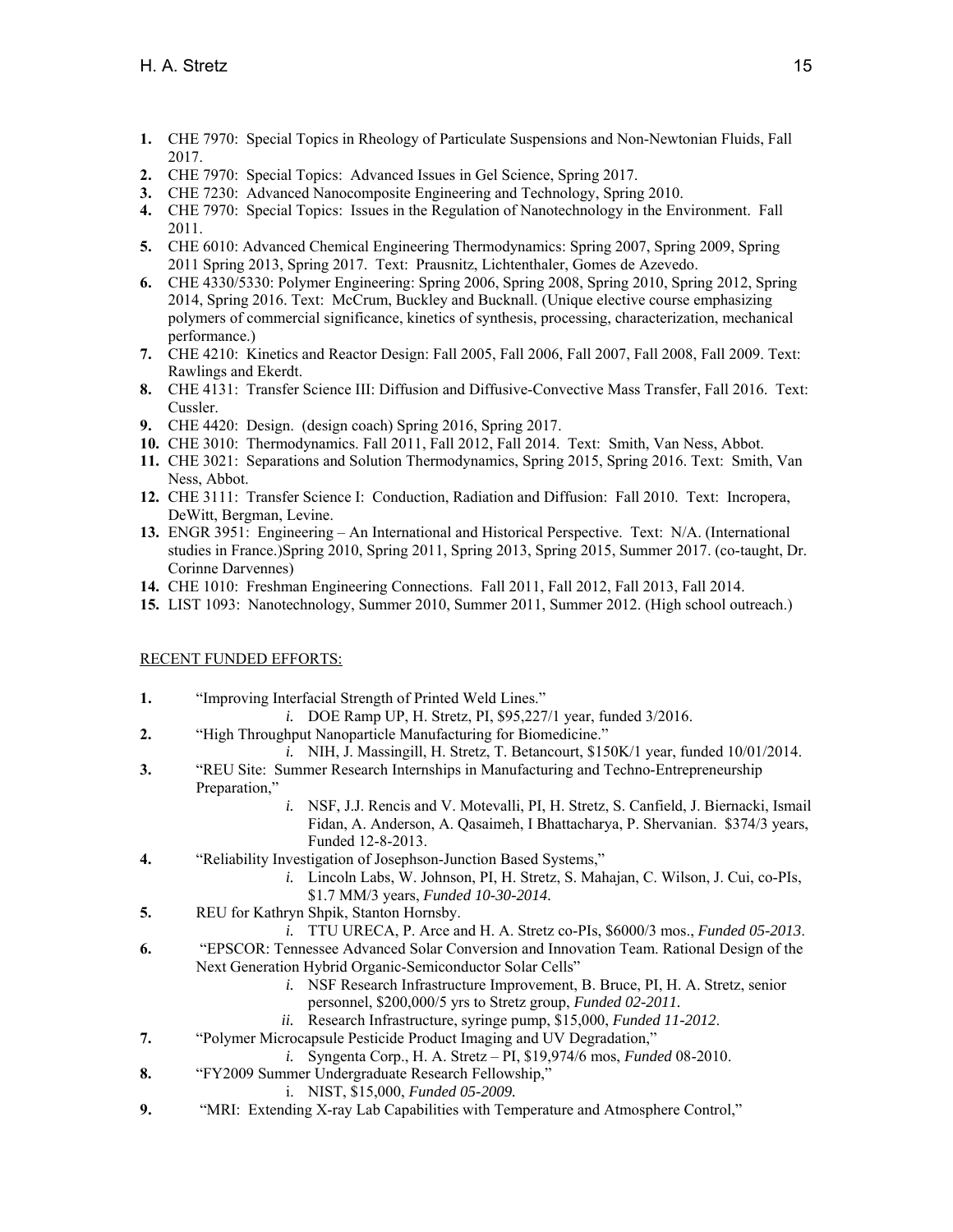- *i.* NSF, J. Biernacki, PI, H. A. Stretz, senior personnel, \$171,000 2009, *Funded 08-2009*.
- **10.** "RET Site: Research Experience for Teachers in Manufacturing for Competitiveness in the United States (RETainUS)"
	- *i.* NSF, M. Abdelrahman, PI, H. A. Stretz, senior personnel, \$499,695/3 yr, *Funded* 03-01-2009.
- **11.** *"*Bridging the Gap Between Science and Math Education and Engineering*"* 
	- *i.* QEP Committee, \$3000/1 yr., *Funded* 07-22-2008.
- **12.** "Effect of Responsive Nanoparticles Embedded in a Polymer Gel on Solute Transport*,"* TTU i. Faculty Research Committee Grant, 1-18-2008, \$4000/1 year, H. A. Stretz, PI,
	- *Funded 08-2008.*
- **13.** "FY2007 Summer Undergraduate Research Fellowship,"
	- i. NIST, \$7620, *Funded 05-2007.*
- **14.** "Precision-flow pump for Interdisciplinary Undergraduate/Graduate Laboratory Enhancement," i. TTU Engineering Development Fund, \$10K/1 year, submitted 12-22-2006
	- *Funded* 02-29-2006.
- **15.** "Undergraduate Laboratory Enhancement: Continuous Flow and Bioreactor Experiments,"
	- i. Tennessee State Board of Engineers, \$5000/1 year, submitted 10-31-2006, *Funded 02-05-2006*.
- **16.** "Real-Time spectroscopy for Biodiesel Reactor Optimization: A Real World Experimental Study for Senior Chemical Engineering Students,"
	- *i.* TTU QEP Committee, \$3000/5 mos. submitted 12-2006*, Funded, 12-2006.*
- **17.** "Determination of Montmorillonite Nanocomposite Aggregation Rates Using Real Time X-Ray Diffraction Techniques at High Temperatures,"
	- i. NIST, submitted 11-21-2005, \$93,954/1 year, H. A. Stretz, PI (collaborator A. Payzant, Oak Ridge National Labs). *Funded 3-2007.*
- **18.** "Effect of Nanoparticle Packing on Surface Roughness and Impact Properties of Multiscale-Reinforced Composites,"
	- i. TTU Faculty Research Committee Grant, 2-20-2006, \$4000/1 year, H. A. Stretz, PI. *Funded* 8-2006.
- **19.** "TTU QEP: ENGR 4993. Creative Inquiry, Fermentation Processes.
	- i. TTU QEP Committee Grant, \$11,570/1 year. H. A. Stretz co-PI with Lenly Weathers PI. Funded 07-2017.

## SUPERVISION:

- a. Graduate Students, Current
- **1.** PhD: Mahdi Mohammadizadeh, "A dual-functional water pollutant sensor/membrane for water purification," expected 12-2020.
- **2.** PhD: Bo Bonning, "Time temperature superposition theory as it applies to property prediction for polymer films at 4K," expected 12-2019.
	- b. Graduate Students, Graduated
- **3.** MS: Dekar, Aicha, graduated 12-2000, "Flame Retardant Properties of Phenolic Thermoset Amended with Siloxane and Montmorillonite Clay."
- **4.** MS: Li, Rui, graduated 5-2002, "Flame Retardant System for Acrylonitrile-Butadiene-Styrene (ABS) Polymer Blended with Montmorillonite Clay via Melt-Processing,"
- **5.** MS: Palla, Nagesh, graduated 12-2007, "Scaling of the Reinforcement Effect for Polymer/Montmorillonite Nanocomposites."
- **6.** MS: Bhosale, Prasad, graduated 12-2007, "Effect of Nanoparticle Layered Deposition on Surface Roughness in Mulitscale Epoxy Composites."
- **7.** MS: Fox, Brent, graduated 12-2008 "Kinetics of Aggregation of Montmorillonite in a Polymer Melt Pool"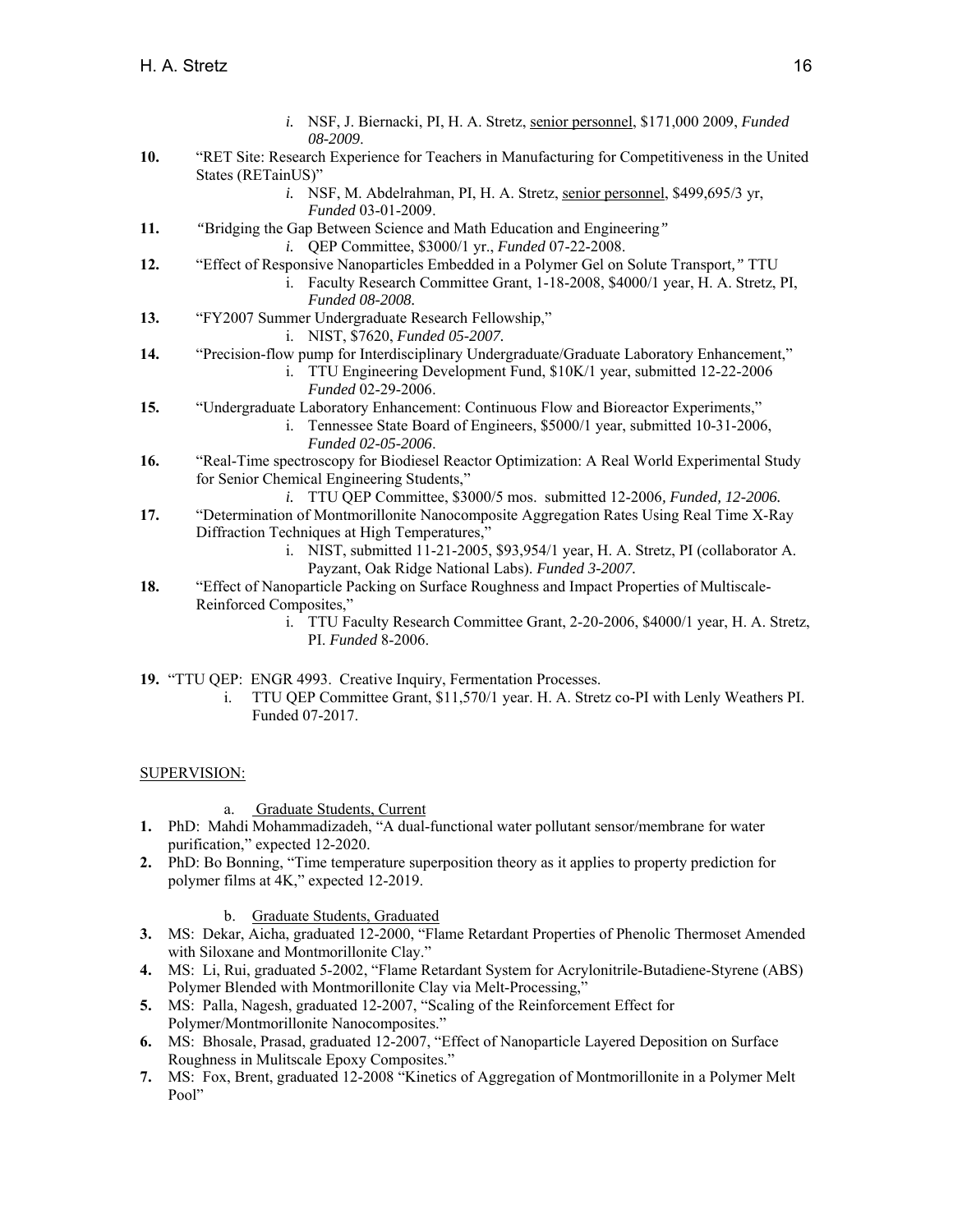- **8.** PhD: Pallem, Vasanta, graduated 05-2011 "Fate and Transformation of Gold Nanoparticles in Surface Water Conditions." **Research Day Award 2009.**
- **9.** PhD: Simhadri, Jyothi, graduated 05-2012, "Assessing the Role of the Gel Microvoid Scale, Geometry, and Shape on the Optimal Time of Separation in Electrophoresis," (Co-advised with Dr. Pedro Arce).
- **10.** PhD: Jeffrey Thompson, graduated 05-2012, "Role of Material Morphology on Separation of Proteins in Nanocomposite Hydrogels." (Co-advised with Dr. Pedro Arce) **Research Day Award 2009 & 2010.**
- **11.** PhD: Preejith Ambuken, graduated 12-2013, "The Influence of Polymer Charring and Crystallization on Nanoparticle Dispersion for Rubbery Polymer Nanocomposites." **Research Day Award 2012.**
- **12.** MS: Nathan Dick, graduated 12-2014, "Enhanced Verdet Constant via Gold Coated Iron Oxide Nanoparticles and via Change in Host Medium." (Co-advised with Dr. Satish Mahajan)
- **13.** PhD: Milad Rabbani Esfahani, graduated 05-2015, "Effect of Nanoparticle Solid Inclusions in Water-Treatment Membrane Antifouling."
- **14.** MS: Sarah Russell, graduate May 2015 "Gas Expanded Polymer Processing Leading to Uniform Azimuthal Distribution of Nanoparticles for Solar Cells." **Research Day Award 2012.**
- **15.** MS: Bryan Divilbiss, "Fiber Film Reactor Processing/Synthesis of Monodisperse Nanoparticles," withdrew 05-2016, withdrew 5-2017.
- **16.** MS: Erik Graubner (co-advised with S. Mahajan), "Magneto-Optic Effect as a Function of Temperature," withdrew 12-2015.
- **17.** MS: Sumit Jamkhidikar, "High Throughput Fiber Reactor Process for Drug Delivery Nanoparticle Production: Alginate, PNIPAm and Polyacrylamide," graduated 12-2016. (**POLY Travel Award 2016.)**
- **18.** MS: C. Jordan Blackburn (co-advised with C. Wilson), "Mechanical and Thermal Behaviors of Two Polymer Films at Cryogenic Temperatures," graduated 12-2016.
- **19.** PhD: Negin Koutazadeh (co-advised with P. Arce), "Removal of contaminants from water and oil by using advanced oxidation processes and membrane technology: modification towards performance enhancement," graduated 8-2017.
- **20.** MS: Matt Spreeman, "Role of Compatibilization in 3-D Printing," graduated 8- 2017.
- **21.** MS: Sashanka Tallapudi, "Use of a Fiber Reactor to Nanoprecipitate Lithium Carbonate Nanoparticles for Fuel Cell Applications," graduated 8-2017.
- **22.** MS: Abdulmajeed Altalhi, "Development and Analysis of a Thin Film Nanocomposite Membrane: Resistance to Chlorine," graduated 12-2017.
	- c. Thesis Committee Member, Current
- **1.** Uttam Sharma Phuyal, PhD (Dr. A. Callender)
- **2.** Bibek Tiwari, PhD (Dr. Bhattacharya)
- **3.** Ali Zolghadr, PhD (Dr. Biernacki)
- **4.** Behnaz Papari, PhD (Dr. Bhattacharya)
- **5.** Scott Hill, PhD (Dr. S. Canfield)
- **6.** Marshall Norris (Dr. C. Canfield)
- **7.** Koteswararao Medidhi, PhD (Dr. Padmanabhan)
- **8.** Babajide Onanuga, MS (Dr. J. Biernacki)]
- **9.** Micah Rentschler, MS (Dr. Bhattacharya)
	- c. Thesis Committee Member, Graduated
- **1.** Rylan Cox, MS Mechanical Engineering, Advisor Dr. Chris Wilson, grad 8-2007.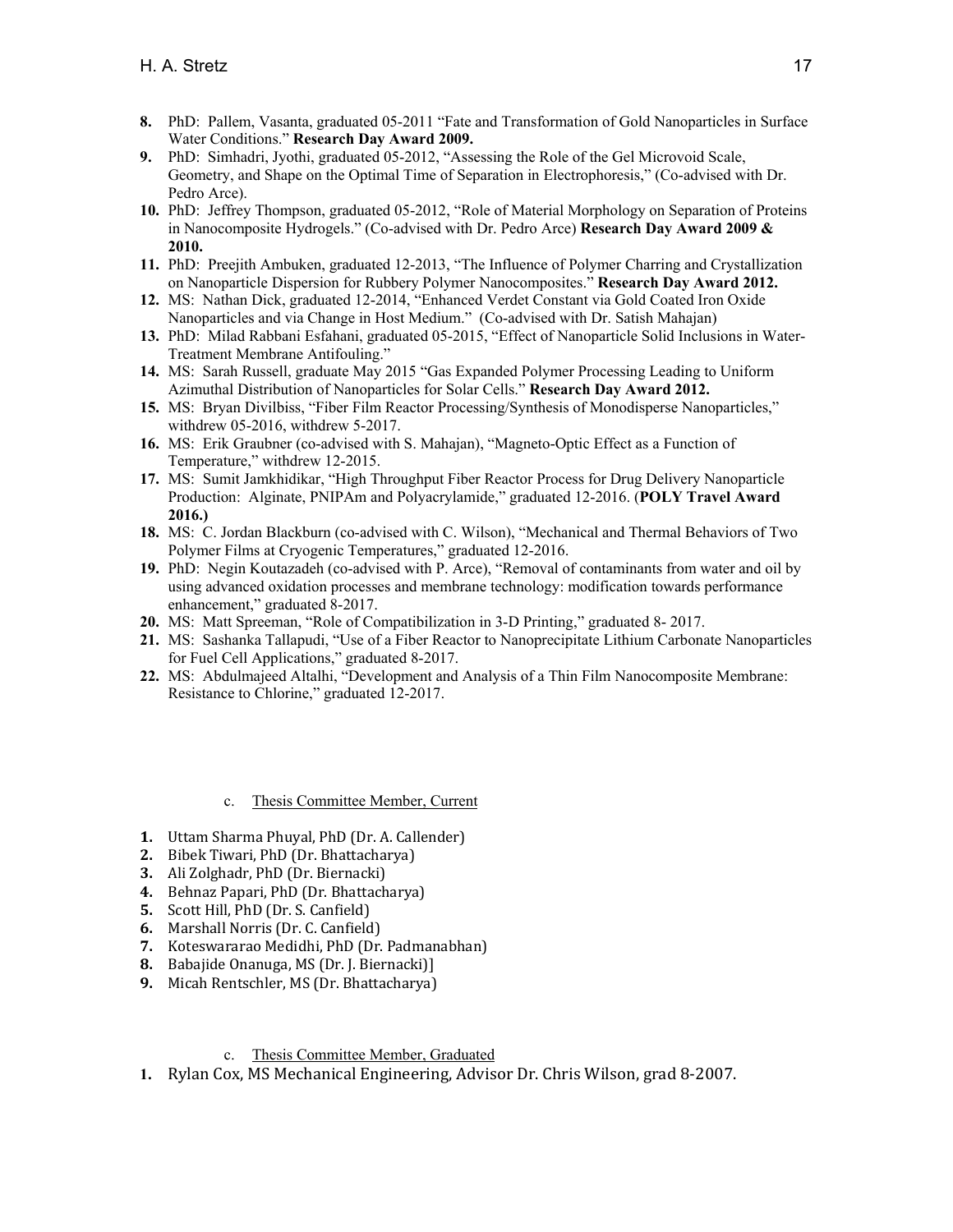- **2.** Sean Mikel, MS Chemical Engineering, Advisor Dr. C. Wang and Dr. Joe Biernacki, grad 12-2007.
- **3.** Narendar Mogulla, MS Chemical Engineering, Advisor Dr. J. Biernacki, grad 12-2008.
- **4.** Uday Kasavaijula, PhD, Advisors Dr. C. Wang and Dr. P. Arce, grad 05-2009.
- **5.** Pravin Kannan, PhD (Dr. J. Biernacki), grad 05-2009.
- **6.** Matthew Priest, MS (Dr. Zhang, ME), grad 05-2009.
- **7.** Neeharika Anantharaju, PhD (Dr. M. Panchagnula, ME), grad 12-2009.
- **8.** Deepika Rao Gollamandala, MS (Dr. I. Carpen), grad 12-2009.
- **9.** Tiantian Xie, PhD (Dr. J. Biernacki) grad 05-2009.
- **10.** Jennifer Pascal, PhD (Dr. P. Arce) grad 08-2011.
- **11.** Ganapathy, Kumar, PhD (Dr. Mahajan, EE) grad 05-2012.
- **12.** David Kirby, MS (Dr. J. Biernacki) grad 08-2011.
- **13.** Albert Wilson, MS (Dr. J. Biernacki) grad 08-2012.
- **14.** Aukshay Bauskar, PhD (Dr. C. Rice) grad 12-2013.
- **15.** Parvin Golbayani, PhD, (Dr. P. Arce) replaced by Dr. J. Pascal 1-2014.
- **16.** Shilpa Beravelli, PhD (Dr. P. Arce) transferred to another University
- **17.** Antonio Pistono, PhD (Dr. C. Rice-York) grad 12-2015.
- **18.** Aaron Lane, PhD (Dr. C. Wilson), graduated 12-2016.
- **19.** Chinyere Mbachu, PhD (Dr. P. Arce)
- **20.** Brook Abegaz, PhD (Dr. S. Mahajan)
- **21.** Ojas Chaudhari, PhD (Dr. J. Biernacki) graduated 5-2017.
- **22.** Jonathan Dugas, MS (Dr. S. Mahajan) graduated 8-2017.

a. Undergraduate Research

- **1.** Jason Miller, Fall 2005.
- **2.** Fred Uphoff, Spring 2006.
- **3.** Haley Hunter, Summer 2006**.**
- **4.** Hope Sederick (Holt), Spring 2006, Fall 2007, Spring 2007 **NIST Fellowship, Research Day Award 2007**.
- **5.** Jennifer Bollig, Fall 2006, Spring 2007.
- **6.** Eric Weber, Spring 2007.
- **7.** Clint Robinette, Spring 2006, Summer 2006.
- **8.** Mike Hicks, Spring 2007.
- **9.** Jeffery Thompson, Spring 2007, Summer 2007, Fall 2007, Spring 2008, Summer 2008. **Distinction in the Major. Accepted PhD, Tennessee Technological Univ. Research Day Award 2008.**
- **10.** Heather DeBord, Fall 2007.
- **11.** Johnathan Wheeler, Fall 2007, Spring 2008, Spring 2009.
- **12.** Kendra Bailey, Fall 2007.
- **13.** Nancy (Mandi) Burns. Spring 2007, Summer 2007, Fall 2007. **Accepted PhD, NC State Univ.**
- **14.** Melissa Taylor, Spring 2008, Spring 2009, **Research Day Award 2009**.
- **15.** Phillip Schmidt, Spring 2008.
- **16.** Zach Seibers, Spring 2008, Spring 2009. **Accepted (Fellowship) PhD, University of Tennessee – Knoxville.**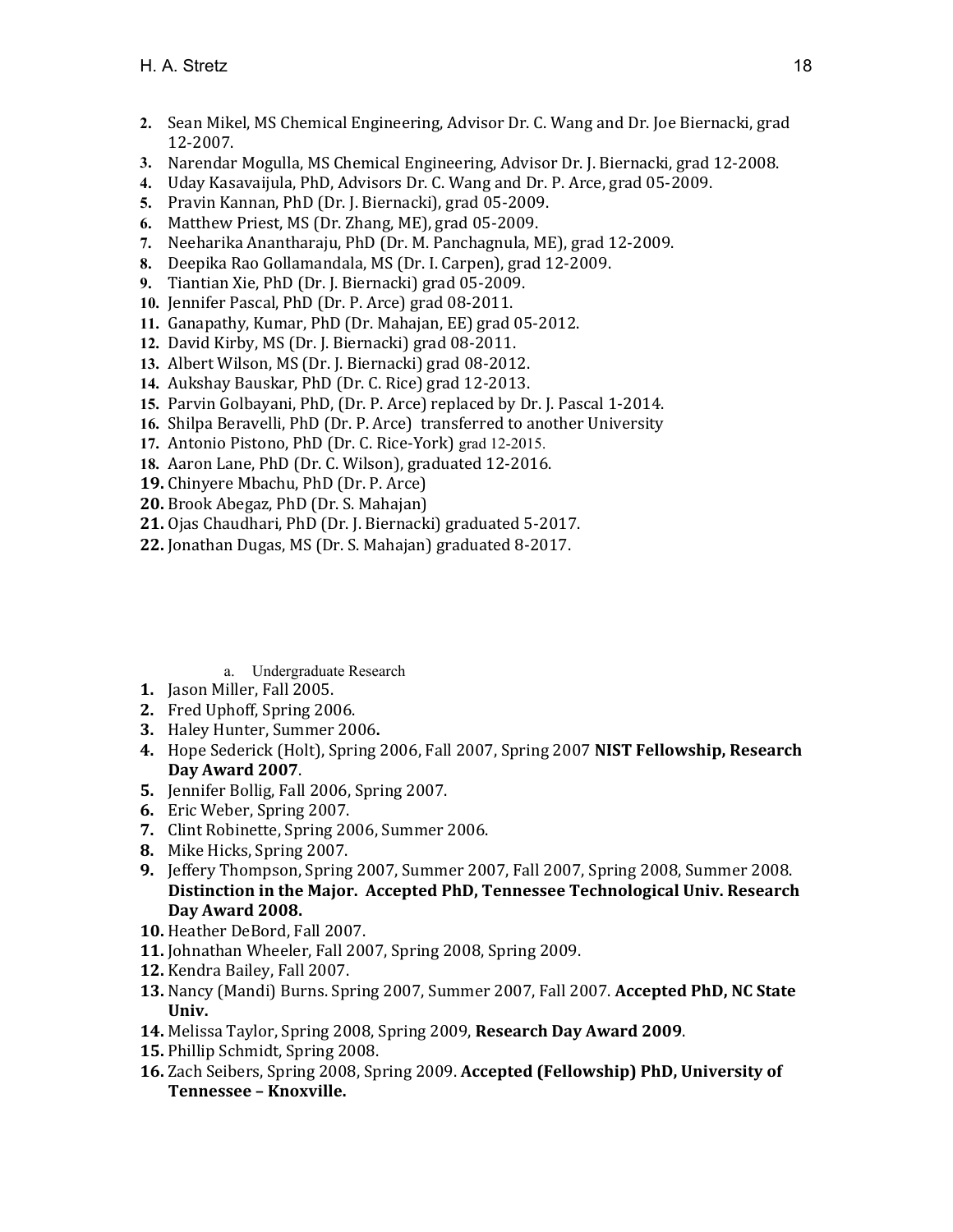- **17.** Martin Bijou, Spring 2009.
- **18.** Andrew Miller, Fall 2008.
- **19.** Azurae Redmond Johnson, Fall 2008, Spring 2009. **NIST Fellowship, Research Day Award 2009.**
- **20.** Franklin Angulo, Fall 2009, Spring 2010.
- **21.** Julie Shell, Summer 2009, Fall 2009, Spring 2010, Fall 2010.
- **22.** Dustin Cannon, Fall 2010.
- **23.** Torrey Wester, Fall 2010.
- **24.** Julian Lyon, Spring 2011.
- **25.** Hardik Patel, Spring 2011, Summer 2011.
- **26.** Ryan Roman, Fall 2011, Spring 2012.
- **27.** Renaldo Erskine, Spring, 2012, Summer 2012, Fall 2012, **Research Day Award 2012**.
- **28.** Jaime Morrison, Fall 2012, Spring 2013.
- **29.** Minjun Song, Spring 2012.
- **30.** Brian Daniels, Spring 2012, Summer 2012, Fall 2012, Spring 2013.
- **31.** Luke Mirtes, Spring 2012, Fall 2012, Spring 2013, **Research Day Award 2013**.
- **32.** Sierra Garbett, Spring 2012, Fall 2012. **AICHE National Poster Competition Award.**
- **33.** Monroe (Trey) M. Brooks, Fall 2011, Spring 2012.
- **34.** Kathryn Shpik, Spring 2013, Summer 2013.**URECA Summer 2013.**
- **35.** Stanton Hornsby, Summer 2013. **URECA Summer 2013.**
- **36.** George (Alex) Holburn, Fall 2013.
- **37.** Lance Montgomery, Fall 2014. (co‐advised Dr. L. Arias‐Chavez)
- **38.** Doug Huttes, Spring 2014.
- **39.** Enis Cirak, Spring 2014, Fall 2015. **(UIF)**
- **40.** Nadia Amro, Fall 2014.
- **41.** Eric Gilmer, Fall 2014.
- **42.** Savannah Tinch, Fall 2014. (co‐advised Dr. C. Rice)
- **43.** Michael Parkes, Spring 2014.
- **44.** Tessa Eskander, Spring 2015, Summer 2015, Spring 2016 (co‐advised with L.Zhang), Summer 2018 **(CISE)** .
- **45.** Landon Tyler, Fall 2014, Spring 2015, Summer 2015, Fall 2015, Spring 2016. **(published w/ Esfahani, accepted PhD, University of Tennessee – Knoxville)**.
- **46.** Chris Hillebrand, Summer 2014.
- **47.** Seth Anderson, Summer 2015.
- **48.** Erik Skottegard, Spring 2015, Summer 2015, Summer 2016, Fall 2016, Summer 2017, Fall 2017. **AICHE National Poster Competition – 3rd)**
- **49.** Elizabeth Bickel, Summer 2015 **(NSF REU**), Fall 2015, Spring 2016, Fall 2016, Spring 2017. **AICHE national student poster competition, 3rd; COE Eminence Award, Distinction in the Major, Rising Renaissance Engineer Award 2017, AICHE Southern Regional Oral Research Presentation ‐ Third Place.**
- **50.** Emily Parsons, Summer 2015, Spring 2016, Fall 2016.
- **51.** Logan Boles, Spring 2015, Summer 2015, Fall 2015.
- **52.** Melea Gilmore, Summer 2015.
- **53.** Elizabeth Terranova, Summer 2016.
- **54.** Oliver Kisielius, Summer 2016 **(NSF REU)**.
- **55.** Haley Finegan, Summer 2016 **(NSF REU)**.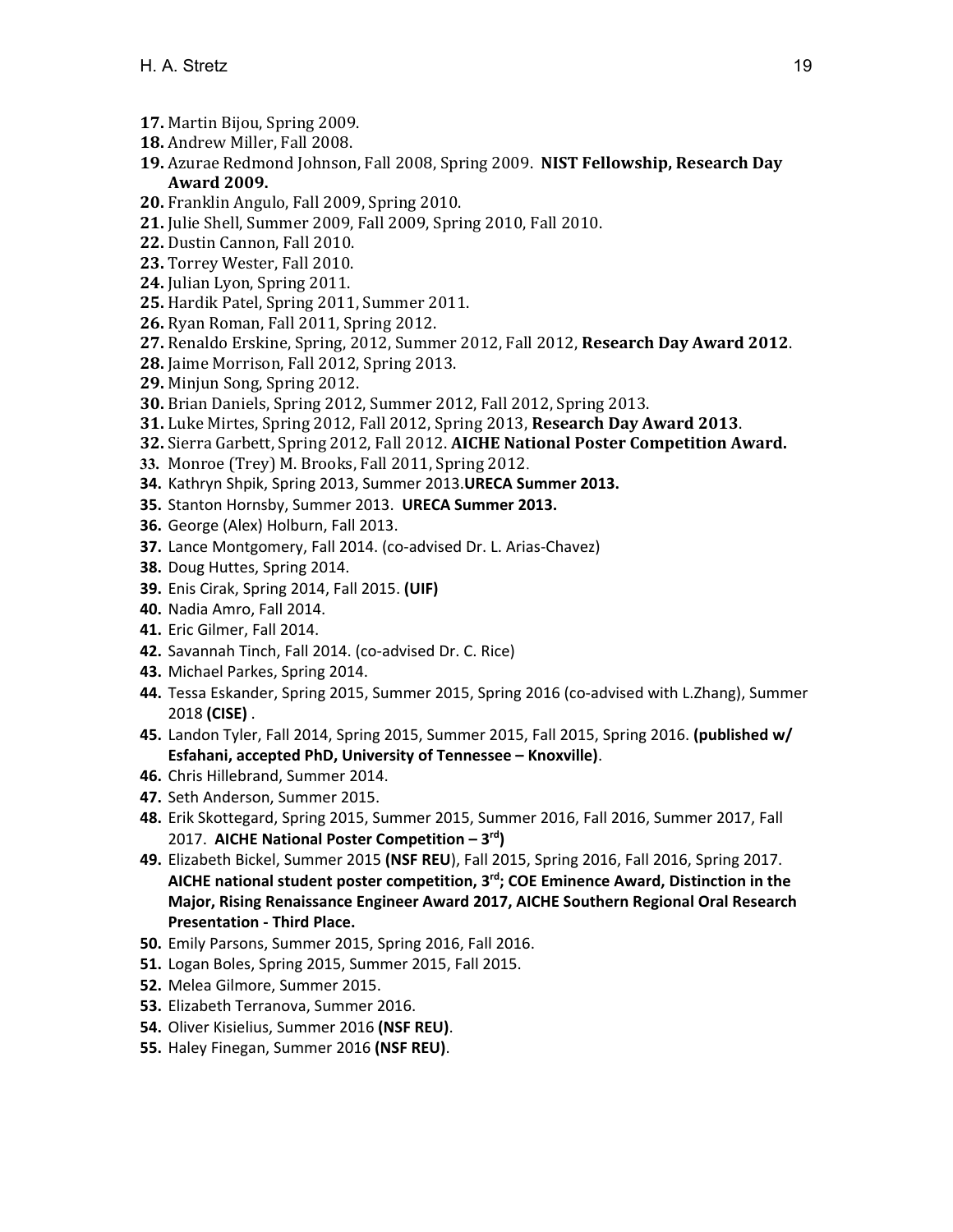- **56.** Marsalis Pullen, Summer 2016 **(NSF REU) (NSF Undergraduate Research's Research Experiences for Undergraduates Symposium Fellow, accepted PhD Vanderbilt Univ.** Fall 2017**)**.
- **57.** Luce Crimm, Summer 2016, Spring 2017.
- **58.** Parker Lusk, Fall 2016, Spring 2017, Summer 2017, Fall 2017, Spring 2018 **(TTU CISE**  Research Award, AICHE National Poster competition – 2<sup>nd</sup>, Posters at the Capitol 2018, **TTU CISE HONOR 2018)**.
- **59.** William Chaney, Fall 2016.
- **60.** Abdulaziz Abed, Fall 2016, Spring 2017.
- **61.** Tommy Lane (EE undergrad), Fall 2016.
- **62.** Charles Davies (ME undergrad), Fall 2016, Summer 2017, Fall 2017.
- **63.** Cody S. Long (ME undergrad), Fall 2016, Summer 2017, Fall 2017.
- **64.** Christopher Brightwell, Spring 2017.
- **65.** Samantha Long, Summer 2017 **(NSF REU, AICHE National Poster Competition 3rd)**.
- **66.** Christian Bossio, Summer 2017 **(NSF REU)**.
- **67.** Chantz Hiroshi Yanagida, Summer 2017 **(NSF REU, AICHE National Poster Competition ‐3rd)**.
- **68.** Shelby Williams, Fall 2017 (**UIF)**.
- **69.** Caroline Timpson, Fall 2017, Spring 2018 **(UIF)**.
- **70.** Alicen Long, Fall 2017, Spring 2018 (**UIF).**
- **71.** Justin Medley, Fall 2017, Spring 2018 **(UIF).**
- **72.** Abigail Collins, Fall 2017, Spring 2018 **(UIF, COE Spectrum Award)**.
- **73.** Corey Stephenson, Spring 2018, Summer 2018 (**CISE)**.
- **74.** Erik Kapamas, Spring 2018.
- **75.** Ryan Johnson, Spring 2018.
- **76.** Casey McCormick, Spring 2018, Summer 2018. **(URECA)**.
- **77.** Zachary Garner, Summer 2018. **(NSF REU)**.

# LABORATORIES UNDER DEVELOPMENT:

- **1.** Nanocomposite Materials Laboratory, Department of Chemical Engineering (Prescott Hall 446, 351 and 444). Objectives are to provide an interactive area for graduate and undergraduate researchers to process nanoparticle composites in structured hierarchies. Capabilities include DSM twin screw microcompounder, benchtop injection molder, supercritical  $CO<sub>2</sub>$  heated reactor using dual ISCO high pressure syringe pumps, gel electrophoresis, sonication, TA ARES 550 dynamic rheometer (cone and plate), Perkin Elmer near/mid IR spectroscopy, small platen press, rotary evaporator, spin coater.
- **2.** Cryogenic Electronics Laboratory, Department of Electrical Engineering (Brown Hall 221). Objectives are to provide an area for graduate and undergraduate research students to investigate liquid nitrogen-cooled material properties, especially materials used to package CMOS and Josephson-Junction-based computer chips. TA Instruments Q800 dynamic mechanical analysis with liquid nitrogen cooling system.
- **3.** Chemical Engineering Department Analytical Lab. (Clement 351) Perkin Elmer FTIR with ATR, TA Instruments cone and plate rheometer.
- **4.** Extreme Electronics, Department of Electrical Engineering. (Brown Hall 221 and Clement 122G) co-advising on upgrades with Dr. W. Johnson and Dr. C. Wilson as the leads. TA Instruments Q800 dynamic mechanical analysis.

# SERVICE:

- a. Professional Service:
- **1.** ASEE Southeast Regional Secretary, elected, 4-2016 to present. Symposium chair, 6-2017.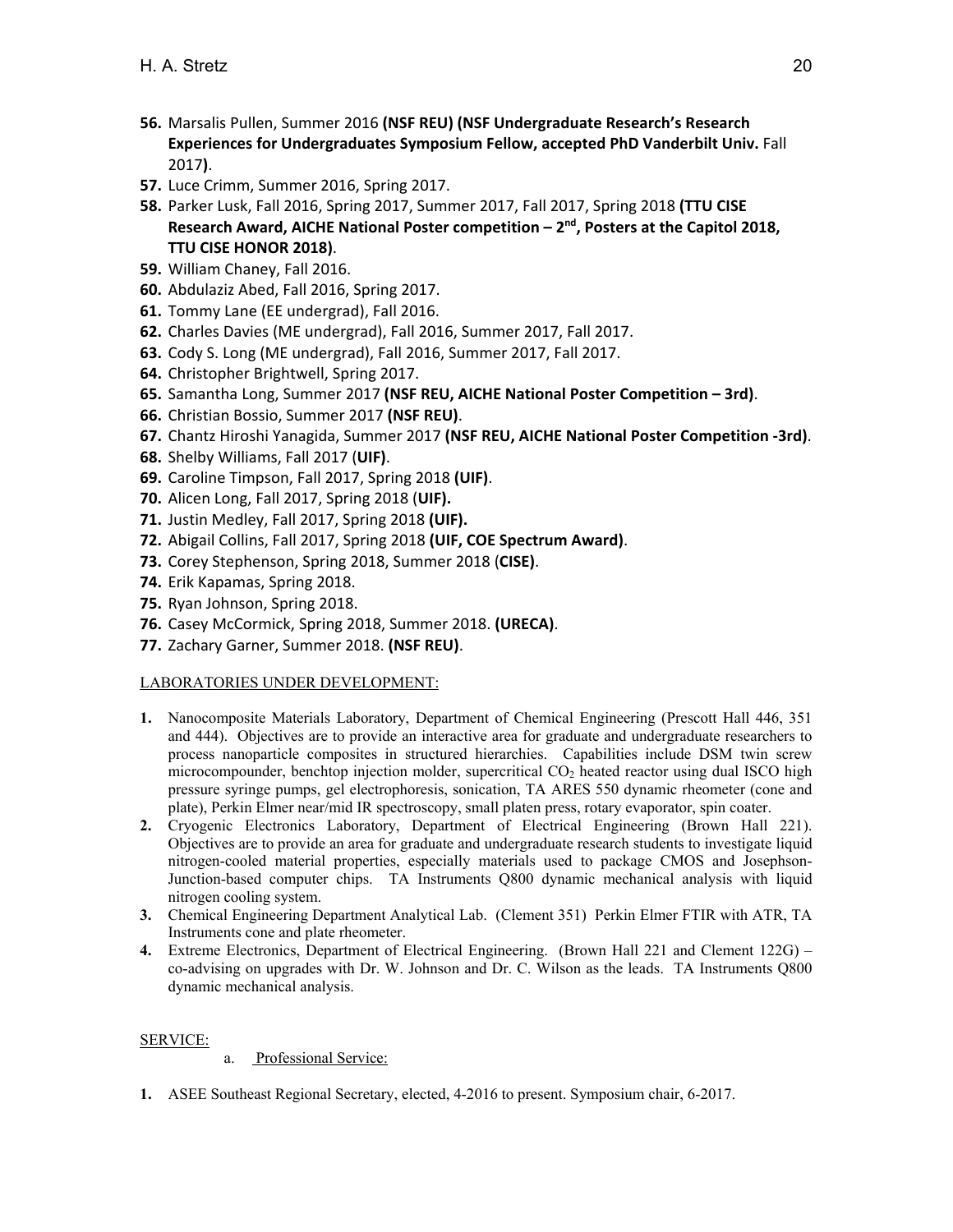**2.** Tennessee University Faculty Senates (TUFS), elected, Executive Committee, Secretary, 8-2014 to 1- 2015.

**3.** ASEE New Faculty Research Award Committee, Southeast Region. 02-2013, 03-2015.

**4.** First SAMPE Women's Panel Chair, Fall 2012 (Charlotte, NC.) co-moderator for SAMPE Women's Panel Fall 2013. SAMPE National Conference, Session Chair or Technical Reviewer, 2008-2013.

**5.** AIChE National Programming, Materials Engineering Sciences Division Director (elected), 2009- 2011. Division poster session chair 2009-2013.

**6.** Sigma Xi elected Secretary/Treasurer, TTU Chapter, 2009-2012.

**7.** AIChE National Meeting, Composites Area 08f, Area programming chair/vice chair 2006-2008. Symposia chair 11-2006 to present. Area 08f programming chair 2015-2017.

**8.** Adventure Science Museum, Nashville , TN. Panel Discussion "Advances in Material Science". 02- 2011.

**9.** SWE Panelist at National Conference for Engineering Women Future Faculty, 10-2007.

**10.** Journal review: Macromolecules, Small, Advanced Materials, Industrial & Engineering Chemistry Research, AICHE Journal, Langmuir, Thermochimica Acta, Environmental Science and Technology, Applied Clay Science, Water Research, Polymer, etc.

**11.** Proposal review: National Science Foundation Environmental Chemical Sciences, Bucknall University Tenure Committee, Petroleum Research Foundation, National Science Foundation, Defense Threat Reduction Agency, NIST, US-Isreali Binational Science Foundation, Oak Ridge National Lab Powe Award.

# b. University, College and Department Service:

- **1.** TTU Department of Electric Engineering Chair Search Committee. 8-2017
- **2.** TTU College of Engineering Budget Committee. 10-2016 to 12-2016.
- **3.** TTU College of Engineering, elected Academic Council. 5-2015. Special projects: Chair of nominating committee for new Faculty Board of Advisors, Summer and Fall 2016. Hood Infrastructure Improvement Facilitator, Fall 2016 and Spring 2017.

**4.** TTU College of Engineering and University Innovation and Entrepreneurship Committee, (IDLI, University Innovation Fellow Sponsor, Society of Entrepreneurship Sponsor, Sponsor for Peerspace Provost's Mico-Grant Student Team, I&E Certificate, Eagleworks Competition), 01-2014 to present.

**5.** TTU University Flight Plan Strategic Planning Committee, Distinctiveness Focus, co-chair. 02-2013 to 09-01-2017.

- **6.** TTU University Research Advisory Committee. 1-2012 to 5-2013.
- **7.** TTU College of Engineering, elected Faculty Senate. 2012 present.
- **8.** TTU Faculty Search Committees (Chemical and Electrical Engineering), 2010-present.(6 hires)
- **9.** TTU College of Engineering Strategic Planning Committee, 2011-2015.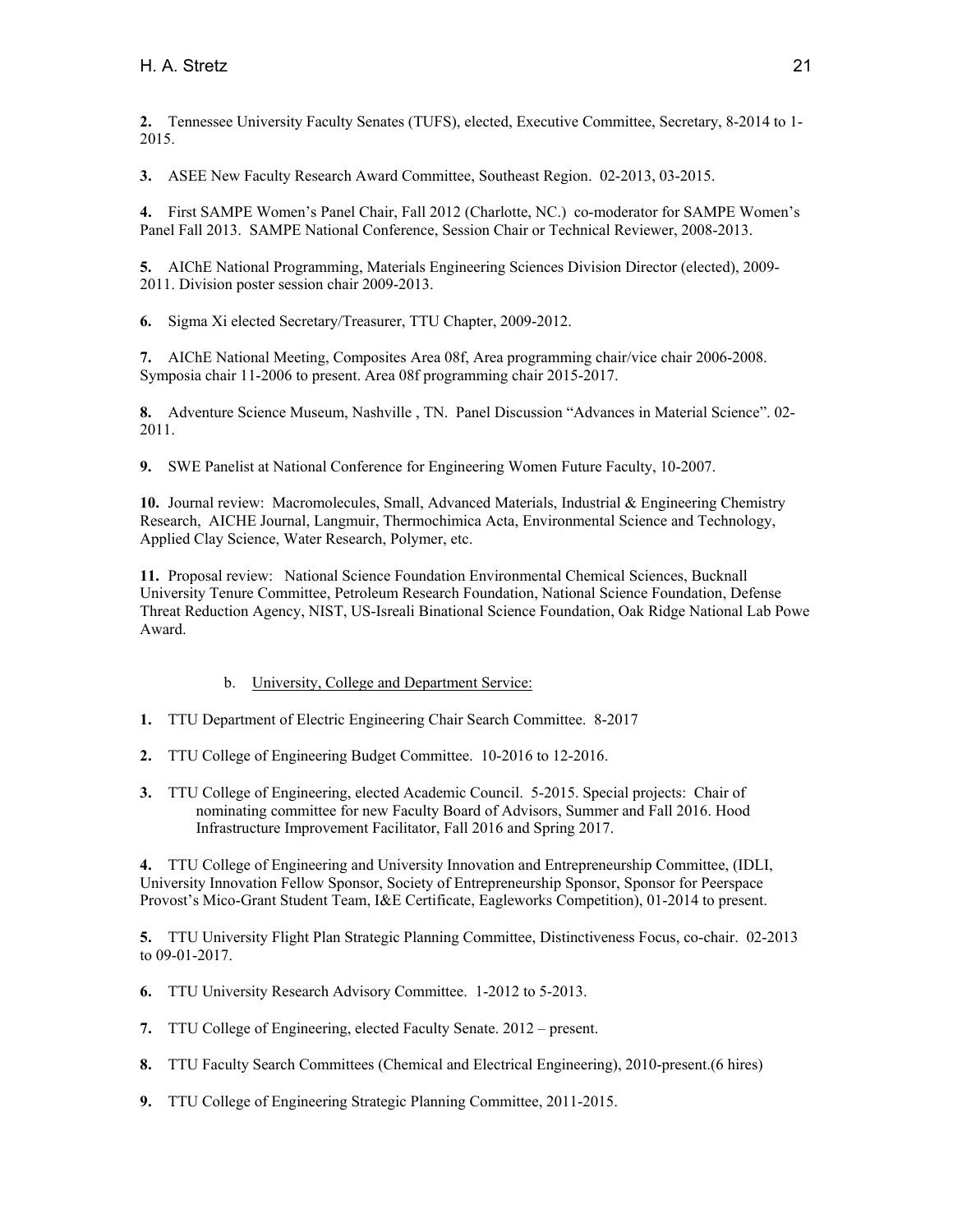**10.** TTU College of Engineering, Library Liaison, 2011-2013.

**11.** TTU College of Engineering Renaissance Spectrum Awards Committee. 2012 to 2014.

**12.** TTU College of Engineering Advanced Methods for Manufacturing Sensors, Design and Controls and Nanoparticles and Proteomics in Aquatic Environments Research Focus Committees. 2012 to present.

**13.** TTU Technology Institute Tablet Initiative, 2007-2013.

- **14.** TTU CAT Scoring Team, 2007-present.
- **15.** TTU Dept. CHE ABET Safety Coordinator and co-CoCoordinator, 8-2013 to 12-2016.
- **16.** TTU Dept. CHE Graduate Coordinator, 1-2010 to 2013.
- **17.** TTU Dept. CHE Undergraduate Coordinator, 1-2008 to 1-2010.
- **18.** TTU Dept. CHE AICHE student chapter faculty mentor. 9-2005 to 1-2008.
- **19.** TTU Dept. CHE Laboratory Safety and Resource Management Committee. 9-2005 to present.
- **20.** TTU Dept. CHE Women's Mentoring Program. 9-2008 to present.

**21.** TTU Associate Member of the Center for the Management, Utilization and Protection of Water Resources.

- c. Outreach Efforts:
- **1.** NSF REU site: Innovation and Techno-Entrepreneurship in Advanced Manufacturing (ITAM). Senior Personnel (PI=Dr. J. Rencis 3-2015 to 3-2018.)
- **2.** SWE "Engineering A Future" Upper Cumberland Section Workshop, Activity leader, 2-2006 annually to present. ( $\sim$ 100 girls 5<sup>th</sup> and 6<sup>th</sup> grade every year)
- **3.** NSF RET Site: Research Experience for Teachers in Manufacturing for Competitiveness in the United States (RETainUS)," Senior Personnel [PI – Dr. M. Abdelrahman] June 2009 – May 2012. Faculty Mentor and Research Trainer.
- **4.** Tennessee Governor's School on Emerging Technologies at TTU, Instructor of Nanotechnology: (6 weeks outreach with high school students) Summer 2010, Summer 2011, Summer 2012. (~55 students) (10 teachers)

**5.** TTU President's Academy Instructor: (2 weeks outreach with high school students) Summer 2009, Summer 2008. (36 students)

## **i.** TTU Press releases:

- Summer 2016 Tennessee Tech hosts summer Engineering a Future
- Spring 2016 Gigamunch launches beta version of online food ordering app
- Spring 2016 Two Tech students name university innovation fellows
- Spring 2015 TN-SCORE celebrates five years of statewide collaboration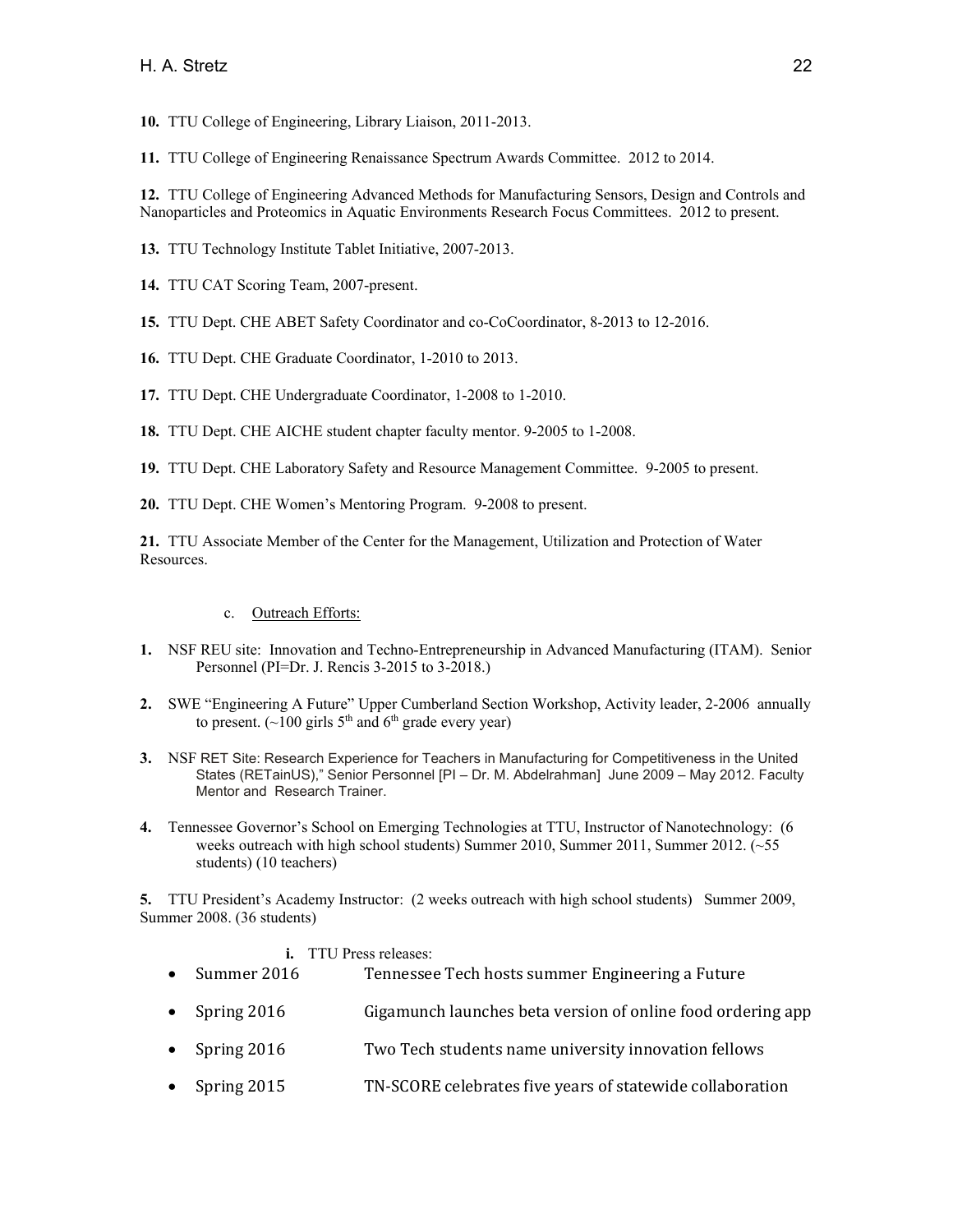In energy research

- Spring 2014 Eagleworks competition awards student innovators
- Spring 2014 Chemical engineering student engaged in research at Oak Ridge
- Spring 2014 Chemical engineering welcomes new faculty
- Fall 2014 Team Alchemy guides planning process at TTU College of Engineering
- Spring 2014 Cirak named university innovation fellow by NSF-funded Pathways to Innovation
- Spring 2014 TTU with Launch TN in Washington, D.C.
- Spring 2014 TTU selected to join national leaders in engineering education
- Fall 2013 Nanotechnology can provide less expensive cleaner water
- Fall 2013 TTU chemical engineering student test entrepreneurial talents
- Fall 2013 College of Engineering faculty pitch ideas to investors
- Fall 2013 Promethia Emerges from the perfect storm
- Spring 2013 Faculty Senate Supports Benefit Equality for All Employees
- Fall 2012 Students Build Wacky Machines to Explore Chemical Engineering
- Fall 2012 **Chemical Engineering Professor Stretz leads historic first** career coaching for women in engineering
- Spring 2011 Chemical Engineering's Holly Stretz named ASEE Outstanding New Faculty
- Summer 2010 Visions: Engineers in Paris: Spring Break 2010
- Summer 2009 TN House Joint Resolution 205 honoring A. Johnson
- Summer 2009 Visions: All about learning
- Summer 2009 Visions: Teaching and research balance